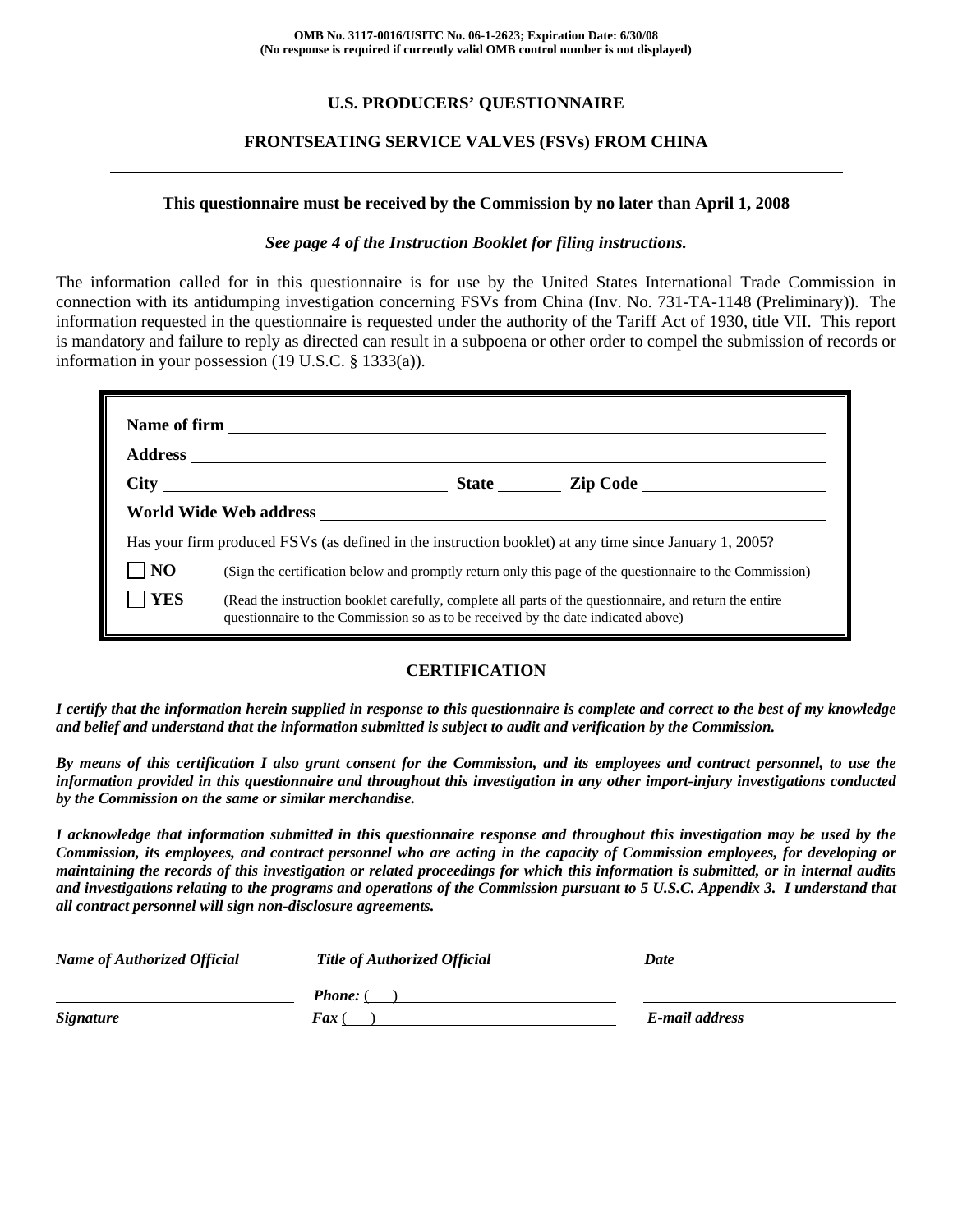$\overline{a}$ 

 $\overline{a}$ 

l

## **PART I.—GENERAL INFORMATION**

The questions in this questionnaire have been reviewed with market participants to ensure that issues of concern are adequately addressed and that data requests are sufficient, meaningful, and as limited as possible. Public reporting burden for this questionnaire is estimated to average 50 hours per response, including the time for reviewing instructions, searching existing data sources, gathering the data needed, and completing and reviewing the questionnaire. Send comments regarding the accuracy of this burden estimate or any other aspect of this collection of information, including suggestions for reducing the burden, to the Office of Investigations, U.S. International Trade Commission, 500 E Street, SW, Washington, DC 20436.

I-1a. Please report below the actual number of hours required and the cost to your firm of preparing the reply to this questionnaire and completing the form.

**hours** <u>dollars</u>

- I-1b. We are interested in any comments you may have for improving this questionnaire in general or the clarity of specific questions. Please attach such comments to your response or send them to the above address.
- I-2. Provide the name and address of establishment(s) covered by this questionnaire (see page 3 of the instruction booklet for reporting guidelines). If your firm is publicly traded, please specify the stock exchange and trading symbol.

 $\overline{a}$ I-3. Do you support or oppose the petition?  $\Box$  Support  $\Box$  Oppose  $\Box$  Take no position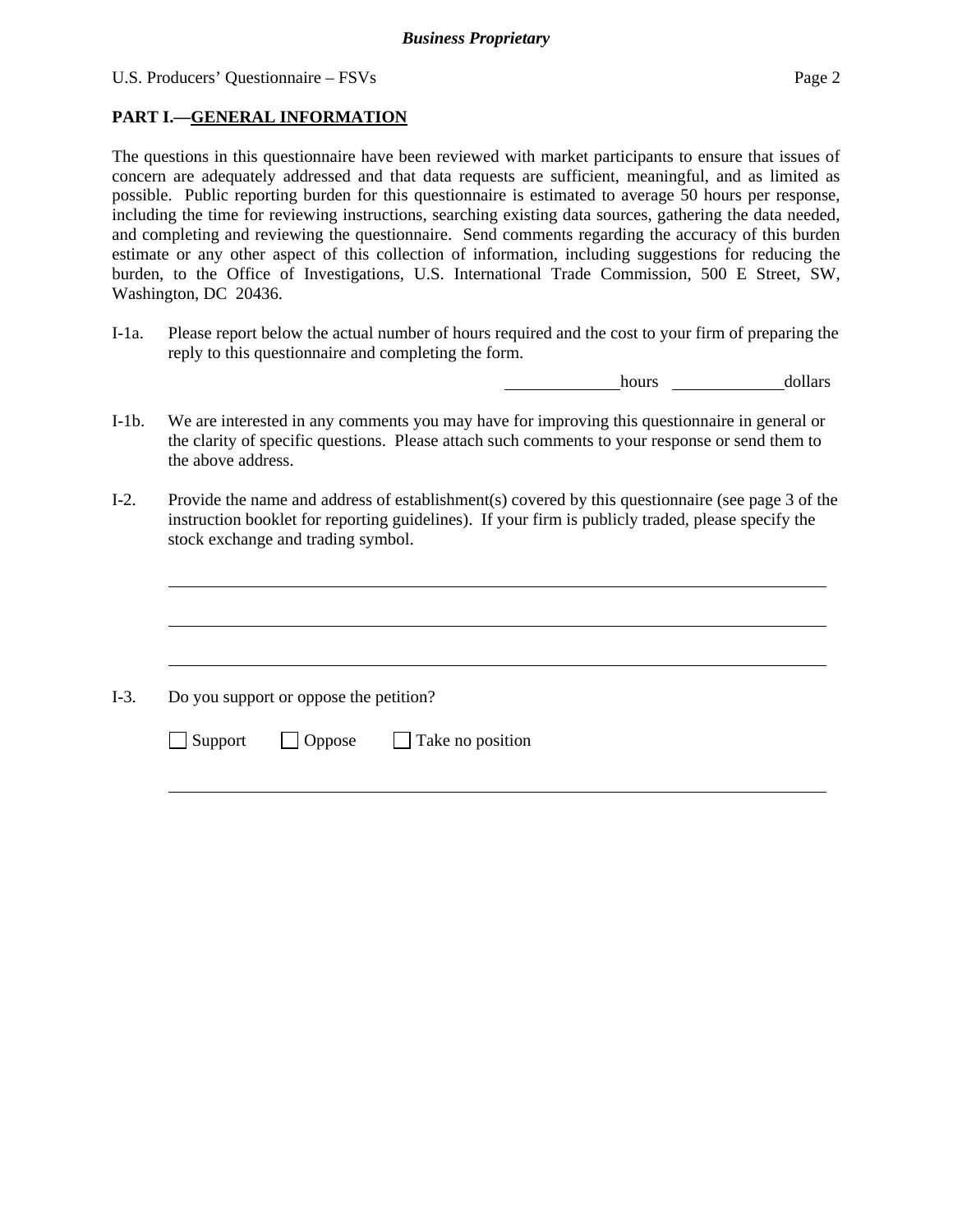|                             | U.S. Producers' Questionnaire - FSVs |                                                             | Page 3                                                                                                                                                                                  |
|-----------------------------|--------------------------------------|-------------------------------------------------------------|-----------------------------------------------------------------------------------------------------------------------------------------------------------------------------------------|
|                             |                                      | PART I.--GENERAL INFORMATION--Continued                     |                                                                                                                                                                                         |
|                             |                                      | Is your firm owned, in whole or in part, by any other firm? |                                                                                                                                                                                         |
| N <sub>o</sub>              |                                      | Yes--List the following information                         |                                                                                                                                                                                         |
| Firm name                   |                                      | <b>Address</b>                                              | <b>Extent of</b><br>ownership                                                                                                                                                           |
|                             |                                      |                                                             | Does your firm have any related firms, either domestic or foreign, which are engaged in<br>importing FSVs from China into the United States or which are engaged in exporting FSVs from |
| China to the United States? |                                      |                                                             |                                                                                                                                                                                         |
| $\blacksquare$ No           |                                      | $\Box$ Yes--List the following information                  |                                                                                                                                                                                         |
| Firm name                   |                                      | <b>Address</b>                                              | <b>Affiliation</b>                                                                                                                                                                      |
|                             |                                      |                                                             |                                                                                                                                                                                         |
| production of FSVs?         |                                      |                                                             | Does your firm have any related firms, either domestic or foreign, which are engaged in the                                                                                             |
| No                          |                                      | Yes--List the following information                         |                                                                                                                                                                                         |
| Firm name                   |                                      | <b>Address</b>                                              | Affiliation                                                                                                                                                                             |
|                             |                                      |                                                             |                                                                                                                                                                                         |
|                             |                                      |                                                             |                                                                                                                                                                                         |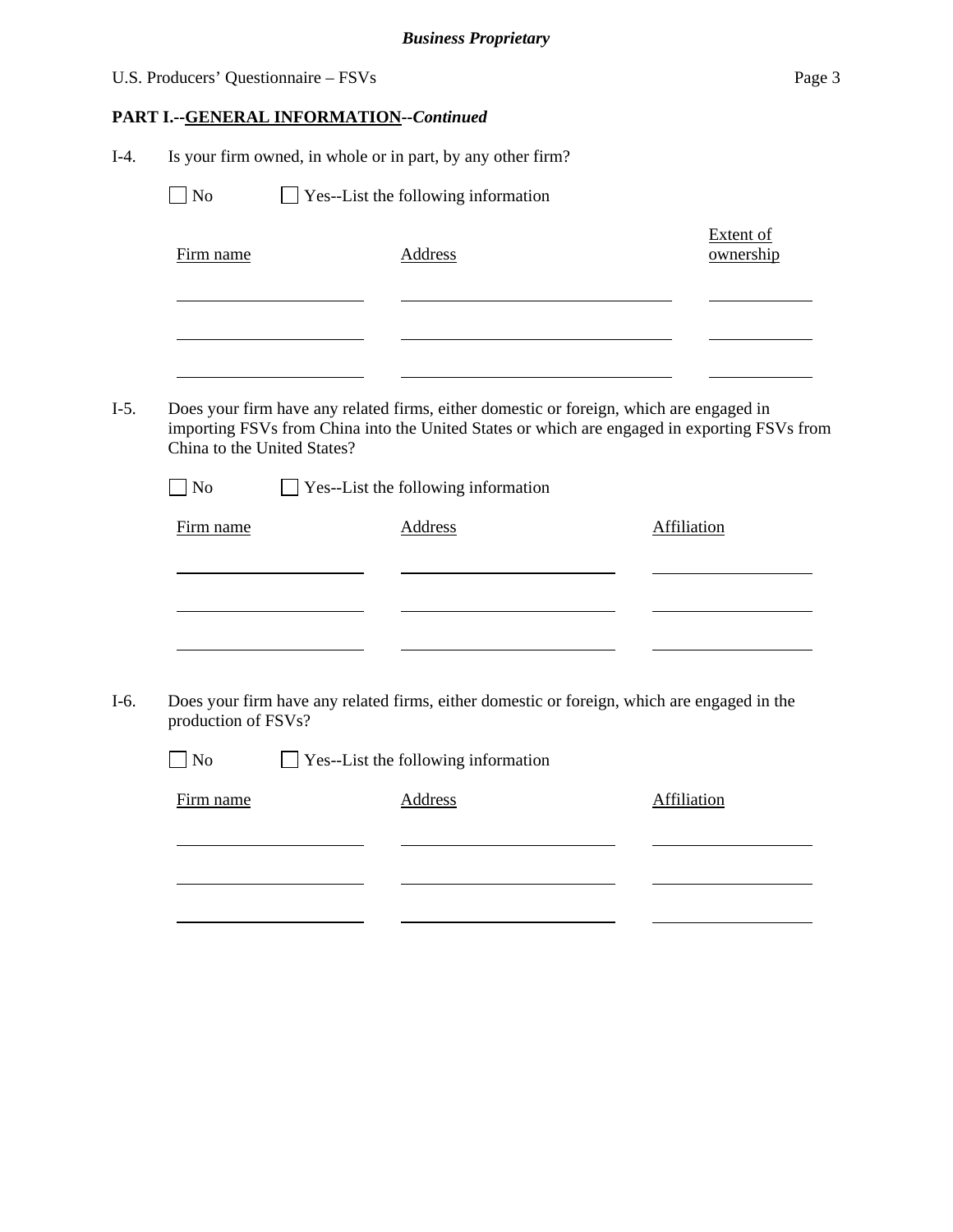# **PART II.--TRADE AND RELATED INFORMATION**

Further information on this part of the questionnaire can be obtained from Dana Lofgren, Investigator (202-205-3185, dana.lofgren@usitc.gov). **Supply all data requested on a calendar-year basis**.

II-1. Who should be contacted regarding the requested trade and related information?

| Company contact:    |                                             |         |                                                                                                                                                                                                                                                                                                                                                                                        |
|---------------------|---------------------------------------------|---------|----------------------------------------------------------------------------------------------------------------------------------------------------------------------------------------------------------------------------------------------------------------------------------------------------------------------------------------------------------------------------------------|
|                     | Name and title                              |         |                                                                                                                                                                                                                                                                                                                                                                                        |
|                     |                                             |         |                                                                                                                                                                                                                                                                                                                                                                                        |
|                     | Phone number                                |         | E-mail address                                                                                                                                                                                                                                                                                                                                                                         |
|                     |                                             |         | Has your firm experienced any plant openings, relocations, expansions, acquisitions,<br>consolidations, closures, or prolonged shutdowns because of strikes or equipment failure;<br>curtailment of production because of shortages of materials; or any other change in the character<br>of your operations or organization relating to the production of FSVs since January 1, 2005? |
| <b>No</b>           |                                             |         | Yes--Supply details as to the time, nature, and significance of such changes.                                                                                                                                                                                                                                                                                                          |
|                     |                                             |         |                                                                                                                                                                                                                                                                                                                                                                                        |
|                     |                                             |         |                                                                                                                                                                                                                                                                                                                                                                                        |
| production of FSVs? |                                             |         | Does your firm produce other products on the same equipment and machinery used in the                                                                                                                                                                                                                                                                                                  |
| $\Box$ No           | $\Box$ Yes--List the following information. |         |                                                                                                                                                                                                                                                                                                                                                                                        |
|                     |                                             |         | Basis for allocation of capacity data (e.g., sales): ____________________________                                                                                                                                                                                                                                                                                                      |
|                     |                                             |         | Products produced on same equipment and share of total production in 2007 (in percent):                                                                                                                                                                                                                                                                                                |
| Product             |                                             | Percent |                                                                                                                                                                                                                                                                                                                                                                                        |
| <b>FSVs</b>         |                                             |         |                                                                                                                                                                                                                                                                                                                                                                                        |
|                     |                                             |         |                                                                                                                                                                                                                                                                                                                                                                                        |
|                     |                                             |         |                                                                                                                                                                                                                                                                                                                                                                                        |
|                     |                                             |         |                                                                                                                                                                                                                                                                                                                                                                                        |
|                     |                                             |         |                                                                                                                                                                                                                                                                                                                                                                                        |
|                     |                                             |         |                                                                                                                                                                                                                                                                                                                                                                                        |
|                     |                                             |         |                                                                                                                                                                                                                                                                                                                                                                                        |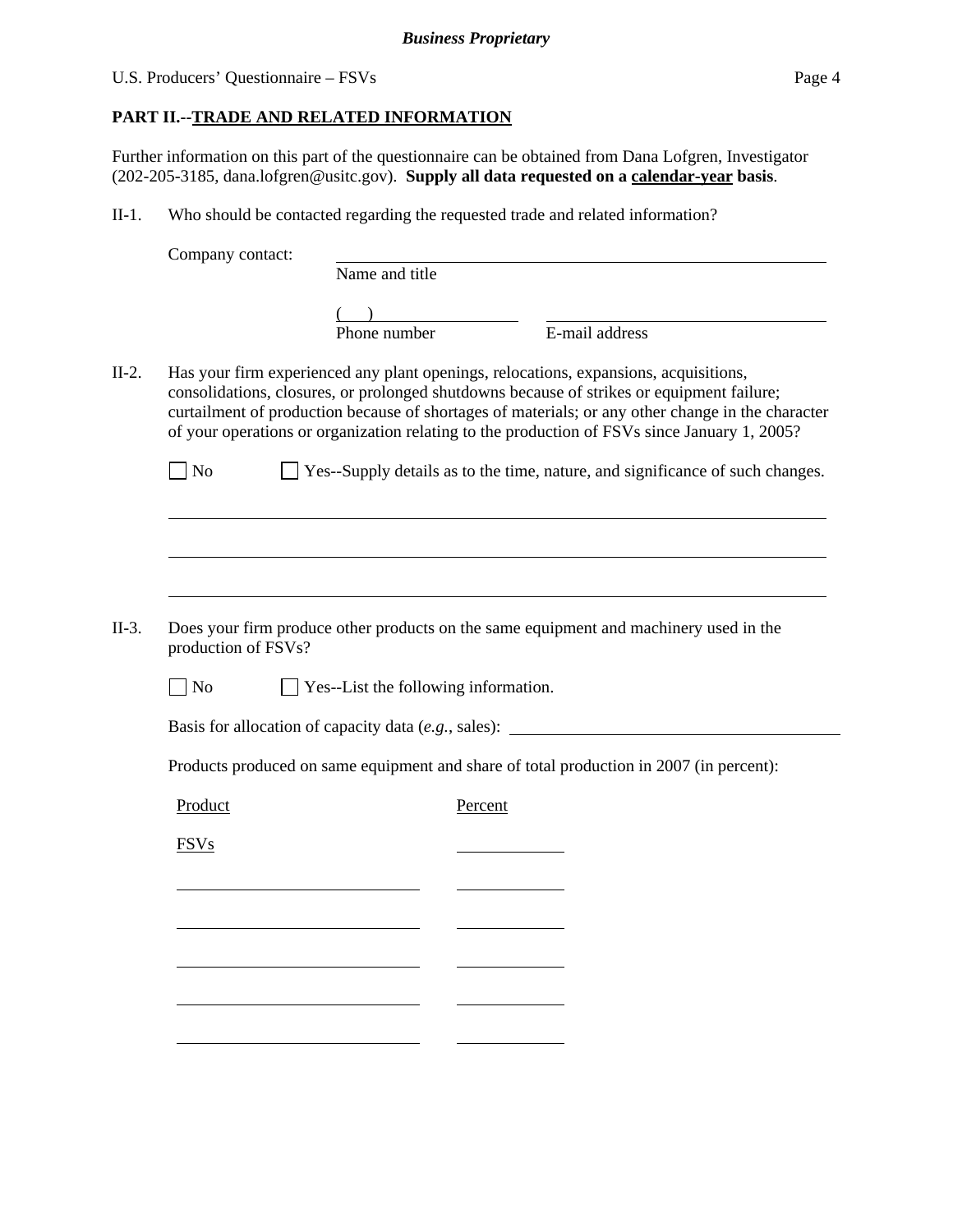# **PART II.--TRADE AND RELATED INFORMATION***--Continued*

|         | Please describe the constraint(s) that set the limit(s) on your production capacity and your ability<br>to shift production capacity between products.  |
|---------|---------------------------------------------------------------------------------------------------------------------------------------------------------|
|         |                                                                                                                                                         |
| $II-5.$ | Does your firm produce other products using the same production and related workers employed<br>to produce FSVs?                                        |
|         | $\Box$ Yes--List the following information.<br>$\Box$ No                                                                                                |
|         | Basis for allocation of capacity data (e.g., sales): ____________________________                                                                       |
|         | Products produced using the same workers and share of total production in 2007 (in percent):<br>Product<br>Percent                                      |
|         | <b>FSVs</b>                                                                                                                                             |
|         |                                                                                                                                                         |
|         | <u> 1989 - Johann Barbara, martxa alemaniar a</u>                                                                                                       |
|         |                                                                                                                                                         |
|         |                                                                                                                                                         |
|         |                                                                                                                                                         |
|         | Since January 1, 2005, has your firm been involved in a toll agreement (see definition in the<br>instruction booklet) regarding the production of FSVs? |
|         | $\overline{\phantom{a}}$ No                                                                                                                             |
|         | Does your firm produce FSVs in a foreign trade zone (FTZ)?                                                                                              |
|         | $\Box$ No<br>$Yes-Identity FTZ(s):$                                                                                                                     |
|         | Since January 1, 2005, has your firm imported FSVs?                                                                                                     |
|         | $\sqrt{\phantom{a}}$ No<br>Yes--COMPLETE AND RETURN A U.S. IMPORTERS'<br><b>QUESTIONNAIRE</b>                                                           |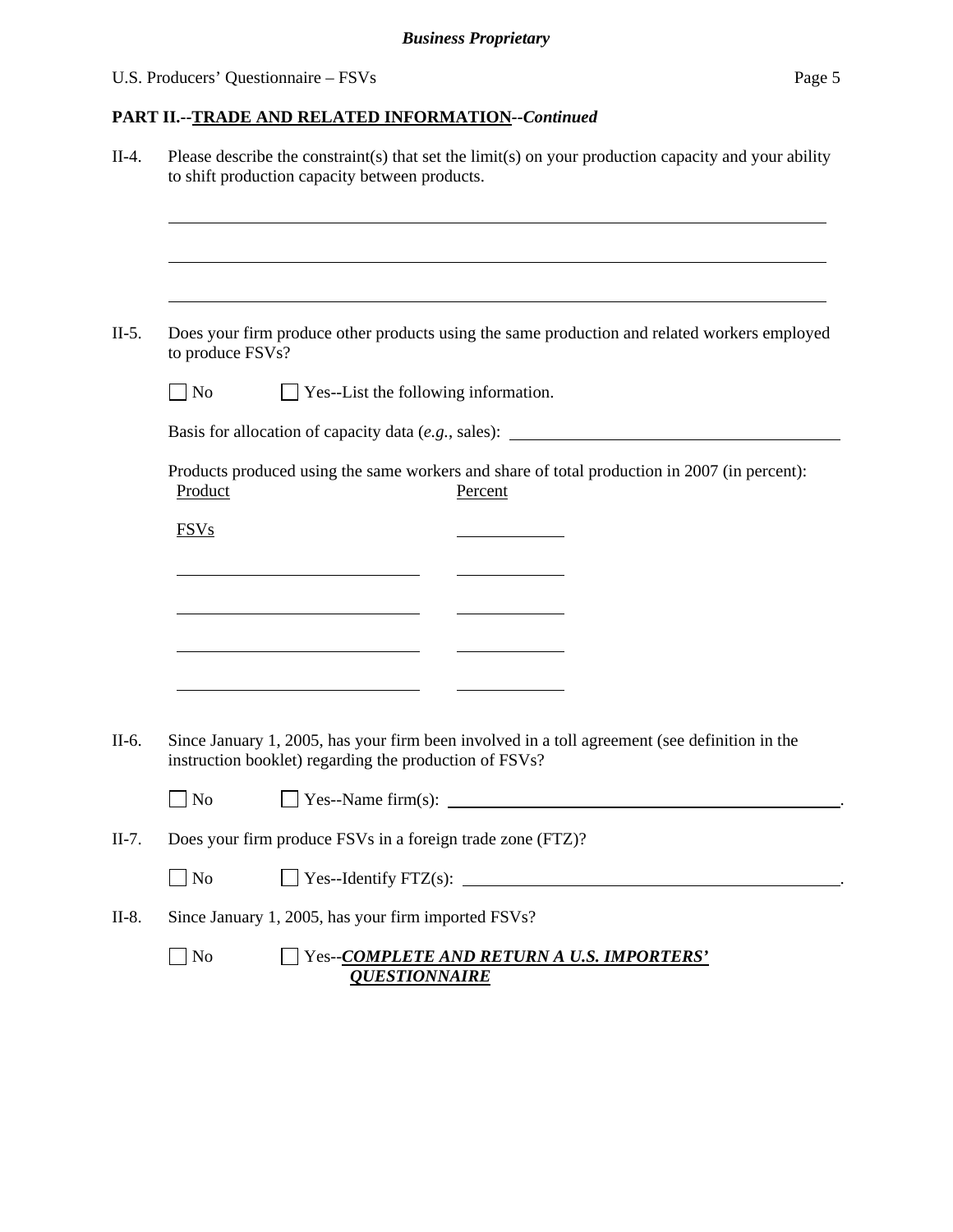#### **PART II.--TRADE AND RELATED INFORMATION***--Continued*

II-9. Report your firm's production capacity, production, shipments, inventories, and employment related to the production of FSVs in your U.S. establishment(s) during the specified periods. (See definitions in the instruction booklet.)

|                                                                                                                                                                                                                                                                                                                                                             | Quantity (in 1,000 units) and value (in \$1,000) |      |                 |  |
|-------------------------------------------------------------------------------------------------------------------------------------------------------------------------------------------------------------------------------------------------------------------------------------------------------------------------------------------------------------|--------------------------------------------------|------|-----------------|--|
| <b>Calendar years</b>                                                                                                                                                                                                                                                                                                                                       |                                                  |      |                 |  |
| Item                                                                                                                                                                                                                                                                                                                                                        | 2005                                             | 2006 | 2007            |  |
| Average production capacity <sup>1</sup> (quantity)                                                                                                                                                                                                                                                                                                         |                                                  |      |                 |  |
| Beginning-of-period inventories (quantity)                                                                                                                                                                                                                                                                                                                  |                                                  |      |                 |  |
| <b>Production</b> (quantity)                                                                                                                                                                                                                                                                                                                                |                                                  |      |                 |  |
| U.S. shipments:                                                                                                                                                                                                                                                                                                                                             |                                                  |      |                 |  |
| <b>Commercial shipments:</b>                                                                                                                                                                                                                                                                                                                                |                                                  |      |                 |  |
| Quantity of commercial shipments                                                                                                                                                                                                                                                                                                                            |                                                  |      |                 |  |
| Value of commercial shipments                                                                                                                                                                                                                                                                                                                               |                                                  |      |                 |  |
| Internal consumption:                                                                                                                                                                                                                                                                                                                                       |                                                  |      |                 |  |
| Quantity of internal consumption                                                                                                                                                                                                                                                                                                                            |                                                  |      |                 |  |
| Value <sup>2</sup> of internal consumption                                                                                                                                                                                                                                                                                                                  |                                                  |      |                 |  |
| <b>Transfers to related firms:</b>                                                                                                                                                                                                                                                                                                                          |                                                  |      |                 |  |
| Quantity of transfers                                                                                                                                                                                                                                                                                                                                       |                                                  |      |                 |  |
| Value <sup>2</sup> of transfers                                                                                                                                                                                                                                                                                                                             |                                                  |      |                 |  |
| Export shipments: <sup>3</sup>                                                                                                                                                                                                                                                                                                                              |                                                  |      |                 |  |
| Quantity of export shipments                                                                                                                                                                                                                                                                                                                                |                                                  |      |                 |  |
| Value of export shipments                                                                                                                                                                                                                                                                                                                                   |                                                  |      |                 |  |
| End-of-period inventories <sup>4</sup> (quantity)                                                                                                                                                                                                                                                                                                           |                                                  |      |                 |  |
| <b>Channels of distribution:</b>                                                                                                                                                                                                                                                                                                                            |                                                  |      |                 |  |
| U.S. shipments to distributors (quantity)                                                                                                                                                                                                                                                                                                                   |                                                  |      |                 |  |
| U.S. shipments to end users (quantity)                                                                                                                                                                                                                                                                                                                      |                                                  |      |                 |  |
| <b>Employment data:</b>                                                                                                                                                                                                                                                                                                                                     |                                                  |      |                 |  |
| Average number of PRWs (number)                                                                                                                                                                                                                                                                                                                             |                                                  |      |                 |  |
| Hours worked by PRWs (1,000 hours)                                                                                                                                                                                                                                                                                                                          |                                                  |      |                 |  |
| Wages paid to PRWs (value)                                                                                                                                                                                                                                                                                                                                  |                                                  |      |                 |  |
| $1$ The production capacity (see definitions in instruction booklet) reported is based on operating<br>weeks per year. Please describe the methodology used to calculate production capacity, and explain any changes in<br>reported capacity (use additional pages as necessary).                                                                          |                                                  |      | hours per week, |  |
| $2$ Internal consumption and transfers to related firms must be valued at fair market value. In the event that you use a<br>different basis for valuing these transactions, please specify that basis (e.g., cost, cost plus, etc.) and provide value data<br>using that basis for 2005, 2006, and 2007 below:                                              |                                                  |      |                 |  |
| <sup>3</sup> Identify your principal export markets:<br><sup>4</sup> Reconciliation of data.--Please note that the <b>quantities</b> reported above should reconcile as follows: beginning-of-period<br>inventories, plus production, less total shipments, equals end-of-period inventories. Do the data reported reconcile?<br>No--Please explain:<br>Yes |                                                  |      |                 |  |
|                                                                                                                                                                                                                                                                                                                                                             |                                                  |      |                 |  |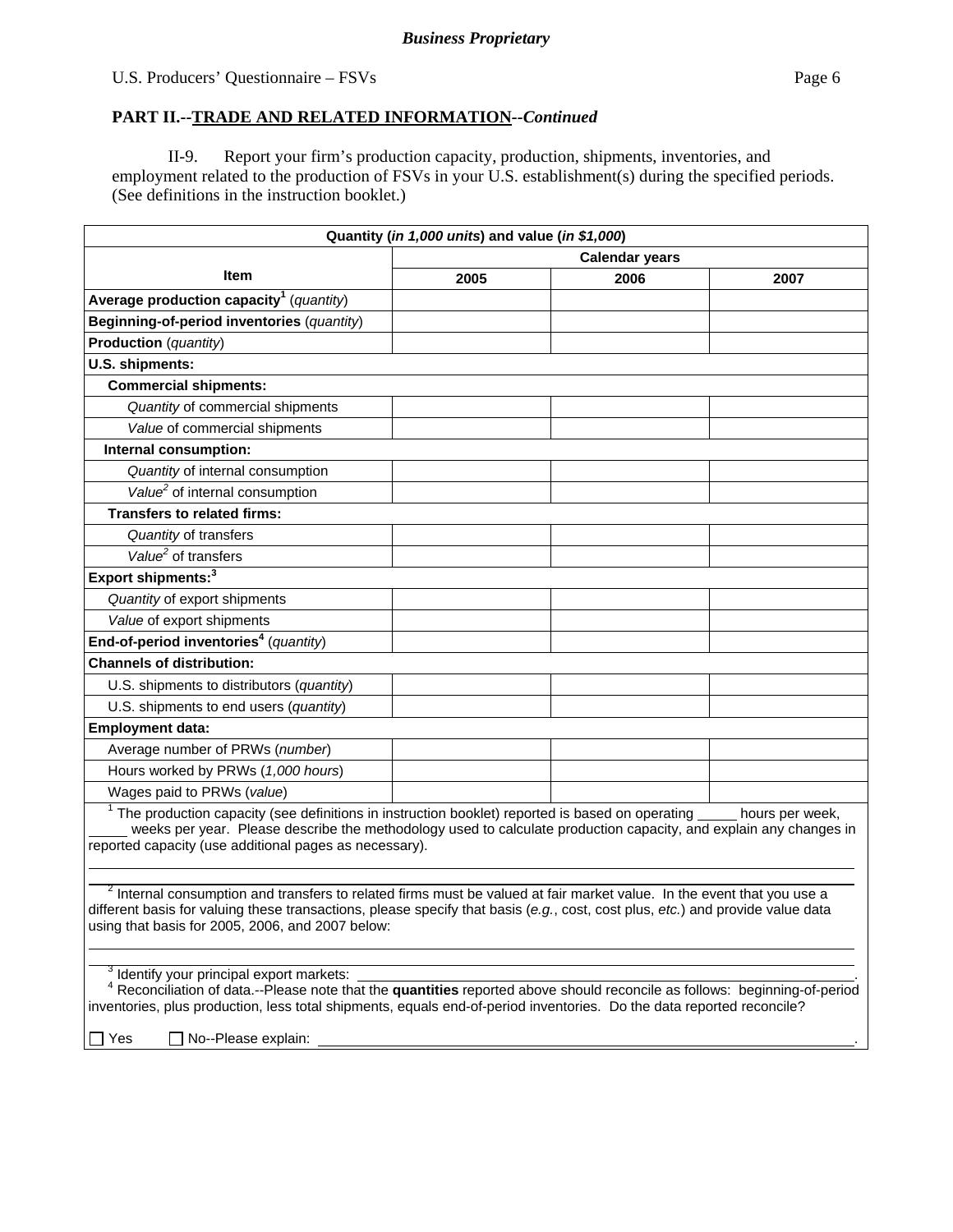#### **PART II.--TRADE AND RELATED INFORMATION***--Continued*

- II-10. If you reported transfers to related firms in question II-9, please indicate the nature of the relationship between your firm and the related firms (*e.g.*, joint venture, wholly owned subsidiary), whether the transfers were priced at market value or by a non-market formula, whether your firm retained marketing rights to all transfers, and whether the related firms also processed inputs from sources other than your firm.
- II-11. Other than direct imports, has your firm otherwise purchased FSVs since January 1, 2005? (See definitions in the instruction booklet.)

l

 $\overline{a}$ 

 $\Box$  No  $\Box$  Yes--Report such purchases below for the specified periods.<sup>1</sup>

|                                                                                                                                                                            | (Quantity in 1,000 units, value in \$1,000) |      |      |  |
|----------------------------------------------------------------------------------------------------------------------------------------------------------------------------|---------------------------------------------|------|------|--|
|                                                                                                                                                                            | <b>Calendar years</b>                       |      |      |  |
| <b>Item</b>                                                                                                                                                                | 2005                                        | 2006 | 2007 |  |
| PURCHASES FROM U.S. IMPORTERS <sup>2</sup> OF FSVs FROM--                                                                                                                  |                                             |      |      |  |
| China:                                                                                                                                                                     |                                             |      |      |  |
| Quantity                                                                                                                                                                   |                                             |      |      |  |
| Value                                                                                                                                                                      |                                             |      |      |  |
| All other countries:                                                                                                                                                       |                                             |      |      |  |
| Quantity                                                                                                                                                                   |                                             |      |      |  |
| Value                                                                                                                                                                      |                                             |      |      |  |
| PURCHASES FROM DOMESTIC PRODUCERS: <sup>2</sup>                                                                                                                            |                                             |      |      |  |
| Quantity                                                                                                                                                                   |                                             |      |      |  |
| Value                                                                                                                                                                      |                                             |      |      |  |
| PURCHASES FROM OTHER SOURCES: <sup>2</sup>                                                                                                                                 |                                             |      |      |  |
| Quantity                                                                                                                                                                   |                                             |      |      |  |
| Value                                                                                                                                                                      |                                             |      |      |  |
| Please indicate your reasons for purchasing this product. If your reasons differ by source, please elaborate.                                                              |                                             |      |      |  |
| $2$ Please list the name of the firm(s) from which you purchased this product. If your suppliers differ by source,<br>please identify the source for each listed supplier. |                                             |      |      |  |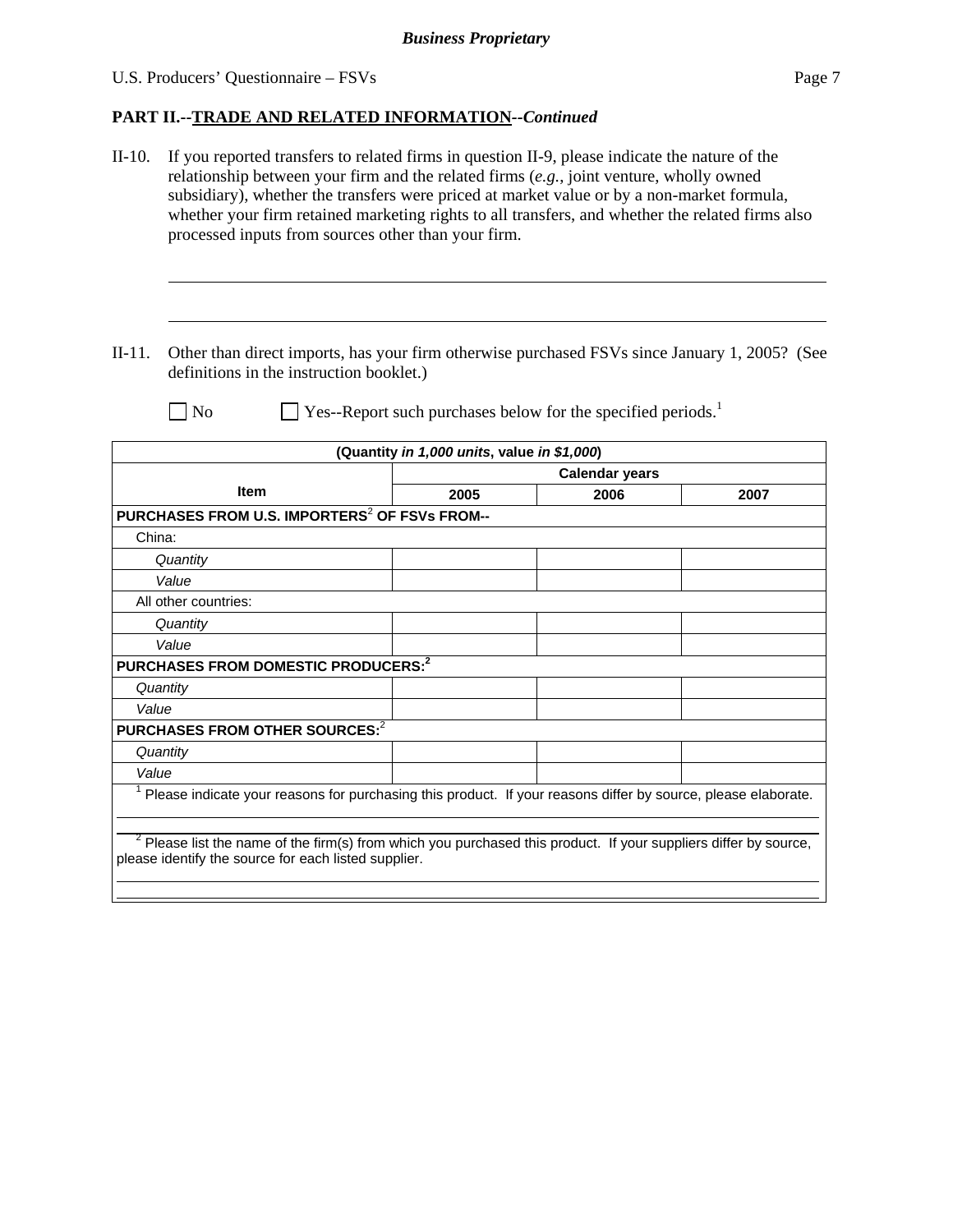## **PART III.--FINANCIAL INFORMATION**

Address questions on this part of the questionnaire to Charles Yost, Auditor (202-205-3432, charles.yost@usitc.gov).

III-1. Who should be contacted regarding the requested financial information?

Company contact:

l

 $\overline{a}$ 

 $\overline{a}$ 

 $\overline{a}$ 

 $\overline{a}$ 

 $\overline{a}$ 

Name and title

 $($ 

Phone number E-mail address

III-2. Briefly describe your financial accounting system.

l

- A. When does your fiscal year end (month and day)? If your fiscal year changed during the period examined, explain below:
- B.1. Describe the lowest level of operations (e.g., plant, division, company-wide) for which financial statements are prepared that include subject merchandise:
	- l 2. Does your firm prepare profit/loss statements for the subject merchandise:  $\Box$  Yes  $\Box$  No
	- 3. How often did your firm (or parent company) prepare financial statements (including annual reports, 10Ks)? Please check relevant items below. Audited, <u>I</u> unaudited,  $\Box$  annual reports,  $\Box$  10Ks,  $\Box$  10 Qs, Monthly,  $\Box$  quarterly,  $\Box$  semi-annually,  $\Box$  annually
	- 4. Accounting basis:  $\Box$  GAAP,  $\Box$  cash,  $\Box$  tax, or  $\Box$  other comprehensive (specify)

*Note: The Commission may request that your company submit copies of its financial statements, including internal profit-and-loss statements for the division or product group that includes FSVs, as well as those statements and worksheets used to compile data for your firm's questionnaire response.* 

III-3. Briefly describe your cost accounting system (*e.g.*, standard cost, job order cost, *etc.*).

III-4. Briefly describe your allocation basis, if any, for COGS, SG&A, and interest expense and other income and expenses.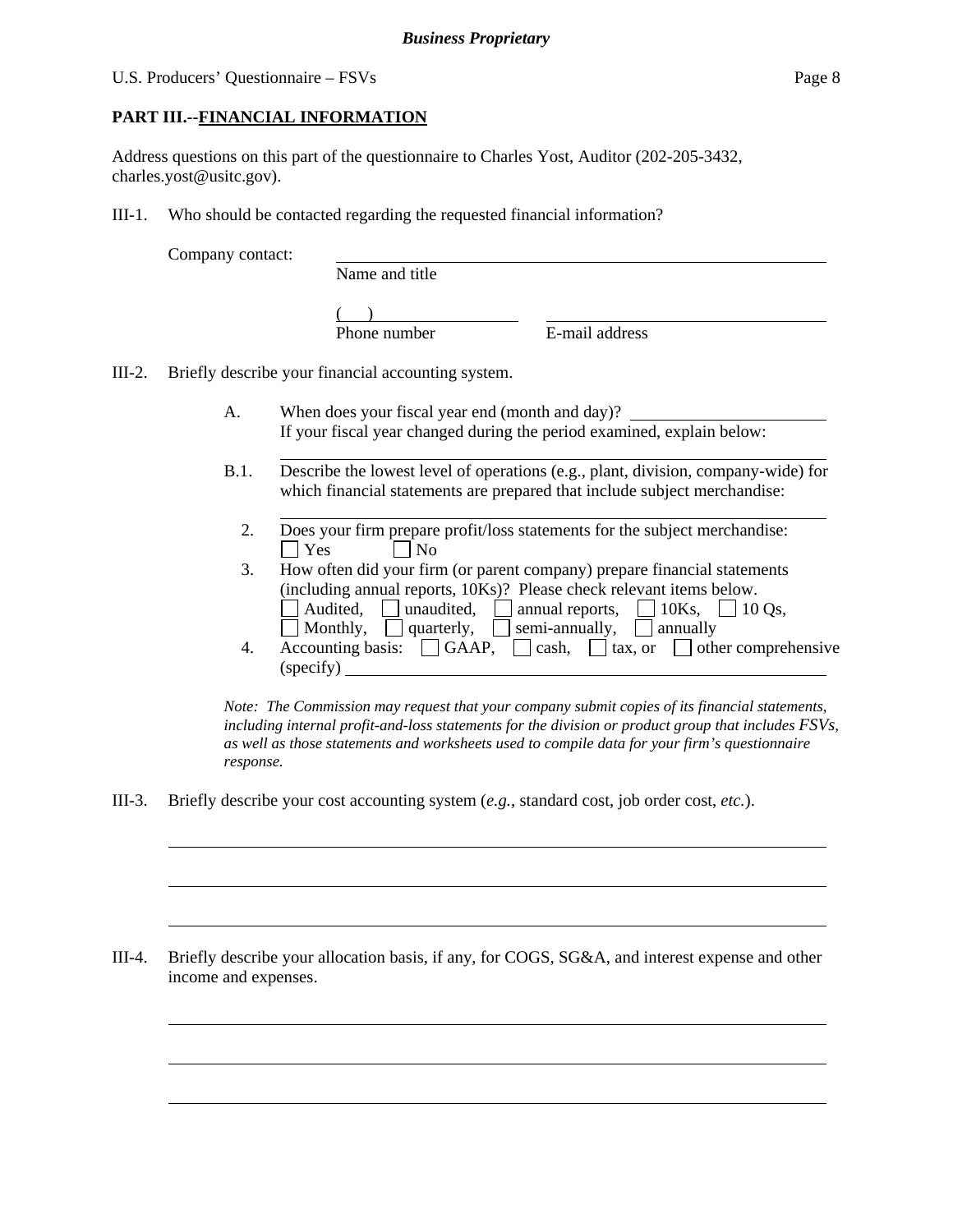#### U.S. Producers' Questionnaire – FSVs Page 9

#### **PART III.--FINANCIAL INFORMATION***--Continued*

III-5. Other products.--Please list any other products you produced in the facilities in which you produced FSVs, and provide the share of net sales accounted for by these other products in your most recent fiscal year:

| Products                                     | Share of sales                                                                                                                                                                                    |
|----------------------------------------------|---------------------------------------------------------------------------------------------------------------------------------------------------------------------------------------------------|
|                                              |                                                                                                                                                                                                   |
|                                              |                                                                                                                                                                                                   |
|                                              |                                                                                                                                                                                                   |
|                                              |                                                                                                                                                                                                   |
|                                              |                                                                                                                                                                                                   |
| production of FSVs from any related firm?    | Does your firm receive inputs (raw materials, labor, energy, or any other services) used in the                                                                                                   |
| $\Box$ Yes—Continue to question III-7 below. | $\Box$ No--Continue to question III-10 below.                                                                                                                                                     |
|                                              |                                                                                                                                                                                                   |
| statements of your firm.                     | In the space provided below, identify the inputs related to the production of FSVs that your firm<br>receives from related parties whose financial statements are consolidated with the financial |
| Input                                        | <b>Related party</b>                                                                                                                                                                              |
|                                              |                                                                                                                                                                                                   |
|                                              |                                                                                                                                                                                                   |
|                                              |                                                                                                                                                                                                   |
|                                              |                                                                                                                                                                                                   |
|                                              |                                                                                                                                                                                                   |

financial statements consolidated with your firm's financial statements? (In other words, are profits or losses arising from intercompany transactions eliminated?

□ Yes—Continue to question III-9 below. □ No--Continue to question III-10 below.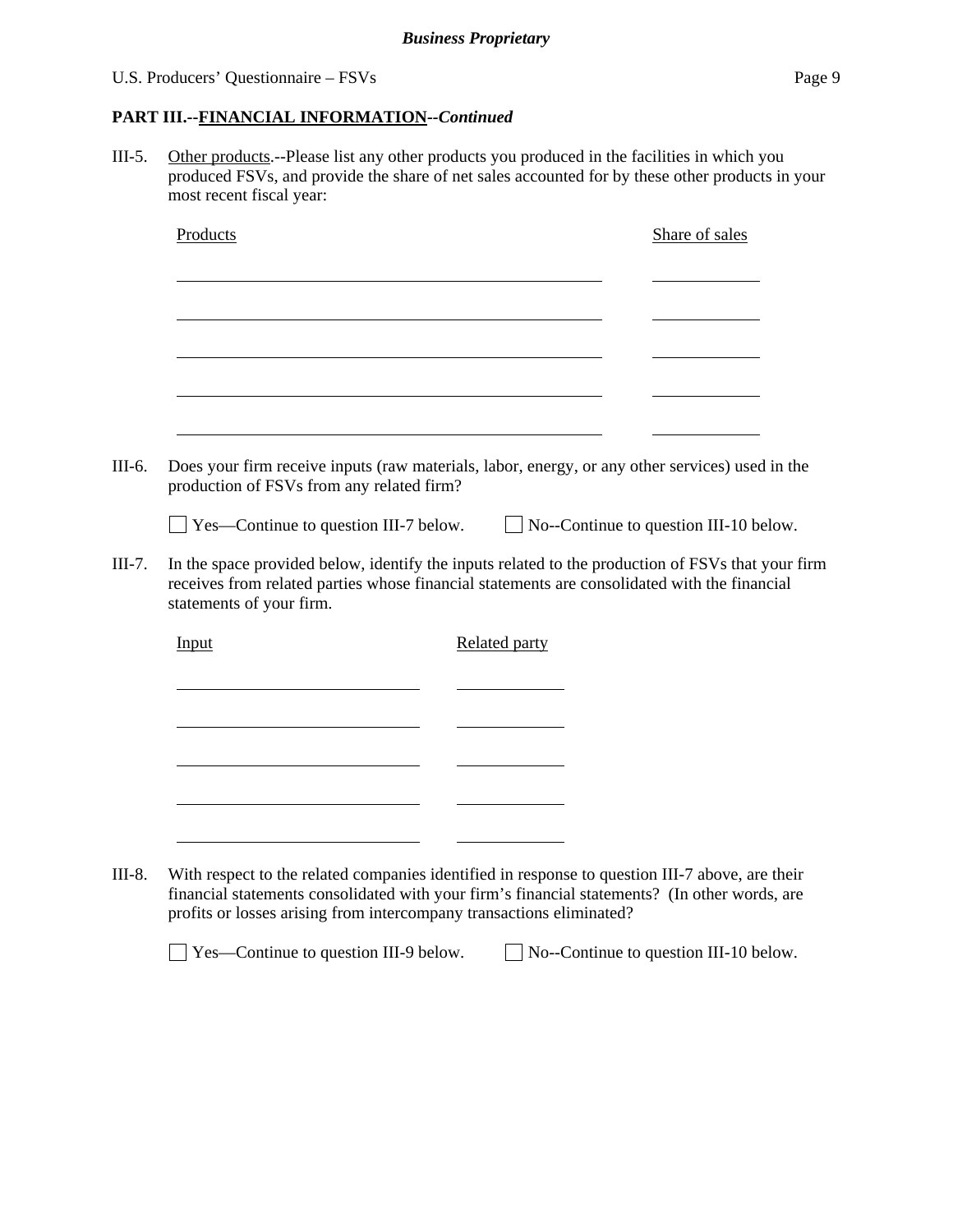### **PART III.--FINANCIAL INFORMATION***--Continued*

III-9. All intercompany profit on inputs purchased from related parties that is eliminated pursuant to formal financial statement consolidation should also be eliminated from the costs reported to the Commission in question III-11 (i.e., costs reported in question III-11, to the extent that they reflect inputs purchased from related parties, should only reflect the related party's cost and not include an associated profit component). Reasonable methods for determining and eliminating the associated profit on inputs purchased from related parties are acceptable.

 Has your firm complied with the Commission's instructions regarding costs associated with inputs purchased from related parties?

No—Please contact Charles Yost, Auditor (202-205-3432, charles.yost@usitc.gov).

III-10. Nonrecurring charges.--For each annual period for which financial results are reported in question III-11, please indicate in the schedule below the specific nonrecurring charges, the particular expense/cost line items from question III-11 where the associated charges are included, a brief description of the charges, and the associated values (*in \$1,000*). Nonrecurring charges would include, but are not limited to, items such as asset write-offs and accelerated depreciation due to restructuring of the company's FSVs operations.

|                                                                                                                                                                                                                                      | Fiscal years ended-- |  |  |
|--------------------------------------------------------------------------------------------------------------------------------------------------------------------------------------------------------------------------------------|----------------------|--|--|
| <b>Item</b>                                                                                                                                                                                                                          |                      |  |  |
| Non-recurring charges: (In this column please<br>provide a brief description of each nonrecurring<br>charge and indicate the particular expense/cost line<br>items where the associated charges are included in<br>question III-11.) |                      |  |  |
|                                                                                                                                                                                                                                      |                      |  |  |
| 2.                                                                                                                                                                                                                                   |                      |  |  |
| 3.                                                                                                                                                                                                                                   |                      |  |  |
| 4.                                                                                                                                                                                                                                   |                      |  |  |
| 5.                                                                                                                                                                                                                                   |                      |  |  |
| 6.                                                                                                                                                                                                                                   |                      |  |  |
| 7.                                                                                                                                                                                                                                   |                      |  |  |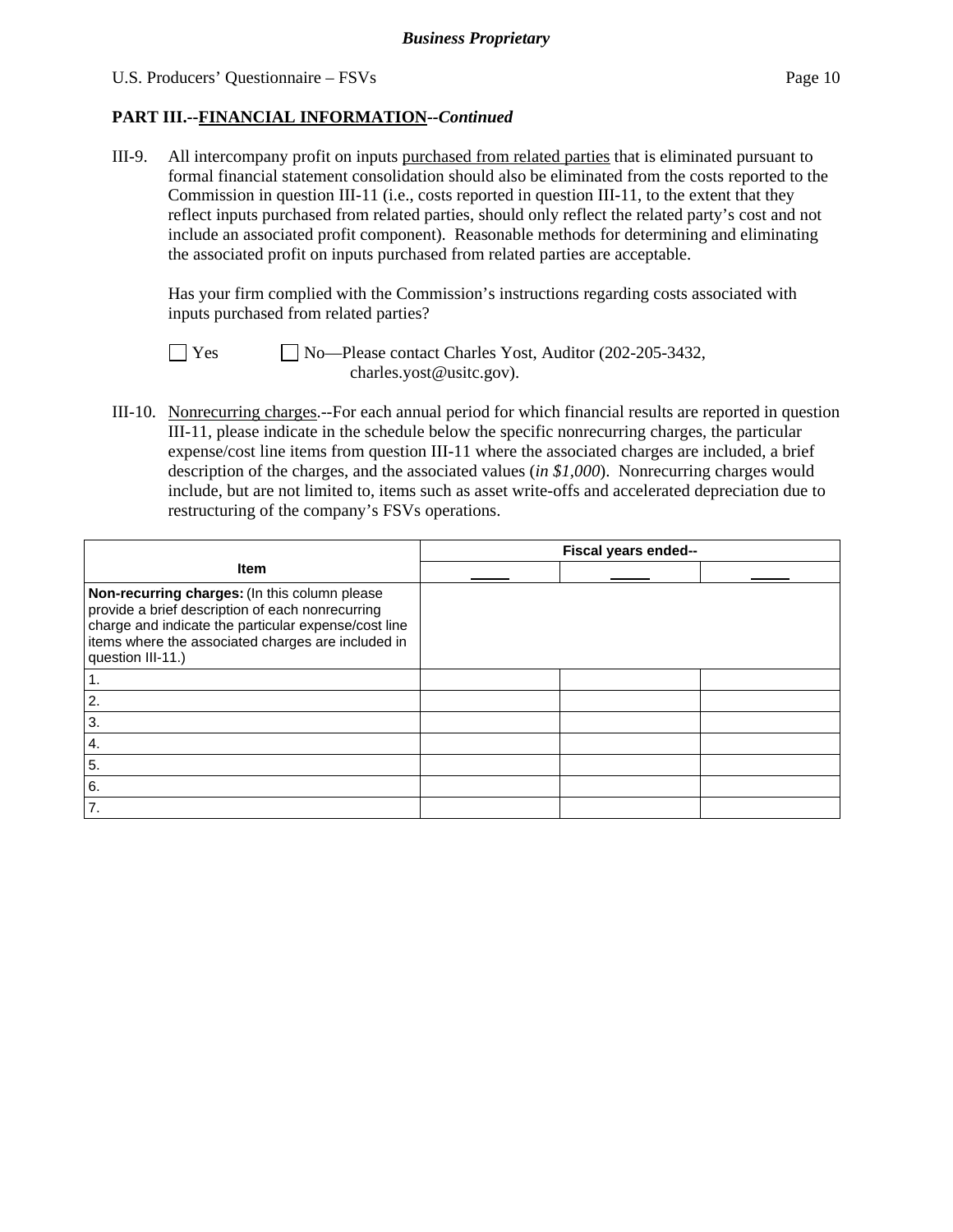### **PART III.--FINANCIAL INFORMATION***--Continued*

III-11. Operations on FSVs.--Report the revenue and related cost information requested below on the  $\overline{FSV}$ s operations of your U.S. establishment(s).<sup>1</sup> Do not report resales of  $\overline{FSV}$ s that your firm merely purchased. Note that internal consumption and transfers to related firms must be valued at fair market value and purchases from related firms must be at  $cost<sup>2</sup>$ . Provide data for your three most recently completed fiscal years in chronological order from left to right. If your firm was involved in tolling operations (either as the toller or as the tollee) please contact Charles Yost, Auditor at (202) 205-3432 before completing this section of the questionnaire.

| Quantity (in 1,000 units) and value (in \$1,000)                                                         |                      |  |  |  |
|----------------------------------------------------------------------------------------------------------|----------------------|--|--|--|
|                                                                                                          | Fiscal years ended-- |  |  |  |
| <b>Item</b>                                                                                              |                      |  |  |  |
| Net sales quantities: $3\overline{3}$                                                                    |                      |  |  |  |
| Commercial sales                                                                                         |                      |  |  |  |
| Internal consumption                                                                                     |                      |  |  |  |
| Transfers to related firms                                                                               |                      |  |  |  |
| Total net sales quantities                                                                               |                      |  |  |  |
| Net sales values: <sup>3</sup>                                                                           |                      |  |  |  |
| Commercial sales                                                                                         |                      |  |  |  |
| Internal consumption                                                                                     |                      |  |  |  |
| Transfers to related firms                                                                               |                      |  |  |  |
| Total net sales values                                                                                   |                      |  |  |  |
| Cost of goods sold (COGS): $4$                                                                           |                      |  |  |  |
| Raw materials                                                                                            |                      |  |  |  |
| Direct labor                                                                                             |                      |  |  |  |
| Other factory costs                                                                                      |                      |  |  |  |
| <b>Total COGS</b>                                                                                        |                      |  |  |  |
| <b>Gross profit or (loss)</b>                                                                            |                      |  |  |  |
| Selling, general, and administrative<br>(SG&A) expenses:                                                 |                      |  |  |  |
| Selling expenses                                                                                         |                      |  |  |  |
| General and administrative expenses                                                                      |                      |  |  |  |
| Total SG&A expenses                                                                                      |                      |  |  |  |
| <b>Operating income (loss)</b>                                                                           |                      |  |  |  |
| Other income and expenses:                                                                               |                      |  |  |  |
| Interest expense                                                                                         |                      |  |  |  |
| All other expense items                                                                                  |                      |  |  |  |
| All other income items                                                                                   |                      |  |  |  |
| All other income or expenses, net                                                                        |                      |  |  |  |
| Net income or (loss) before income taxes                                                                 |                      |  |  |  |
| Depreciation/amortization included above                                                                 |                      |  |  |  |
| Include only sales (whether domestic or export) and costs related to your U.S. manufacturing operations. |                      |  |  |  |

<sup>2</sup> Please list the expense categories and amounts of any profits on internal inputs or inputs from related firms that are reflected on your books but which are eliminated from the costs reported below.

 $\frac{3}{2}$ Less discounts, returns, allowances, and prepaid freight. The quantities and values should approximate the corresponding shipment quantities and values reported in Part II of this questionnaire.

<sup>4</sup> COGS should include costs associated with internal consumption and transfers to related firms.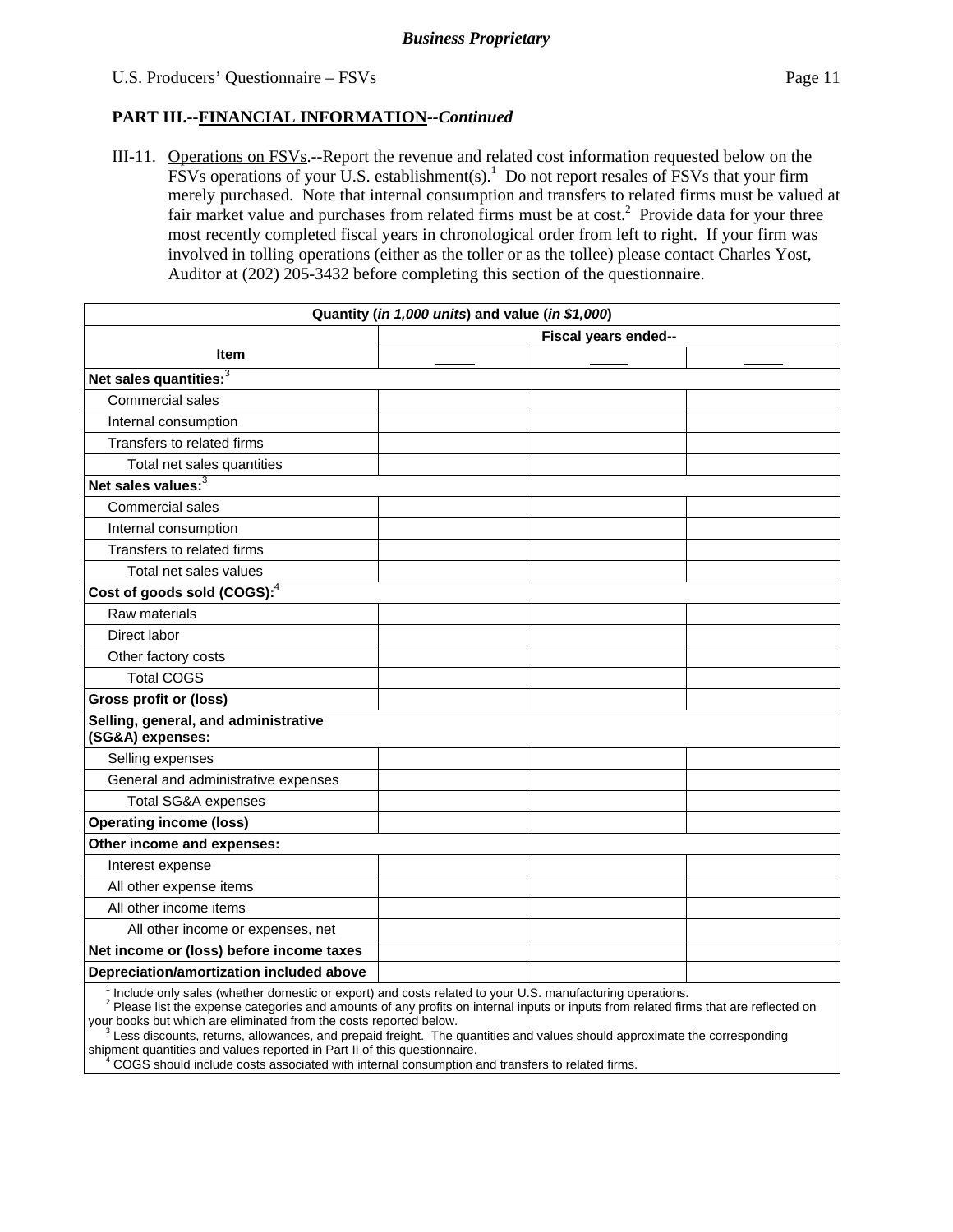### **PART III.--FINANCIAL INFORMATION***--Continued*

III-12. Asset values.--Report the total assets associated with the production, warehousing, and sale of FSVs. If your firm does not maintain some or all of the specific asset data in the normal course of business, please estimate it based upon some rational method (such as production, sales, or costs) that is consistent with your cost allocations in the previous question. Your finished goods inventory value should reconcile with the inventory quantity data reported in Part II. Provide data as of the end of your three most recently completed fiscal years in chronological order from left to right.

| Value (in \$1,000)                                                          |                      |  |  |  |
|-----------------------------------------------------------------------------|----------------------|--|--|--|
|                                                                             | Fiscal years ended-- |  |  |  |
| <b>Item</b>                                                                 |                      |  |  |  |
| Assets associated with the production,<br>warehousing, and sale of product: |                      |  |  |  |
| 1. Current assets:                                                          |                      |  |  |  |
| A. Cash and equivalents                                                     |                      |  |  |  |
| B. Accounts receivable, net                                                 |                      |  |  |  |
| C. Inventories (finished goods)                                             |                      |  |  |  |
| D. Inventories (raw materials and work in<br>process)                       |                      |  |  |  |
| E. Other (describe: ______)                                                 |                      |  |  |  |
| F. Total current assets (lines 1.A. through<br>1.E.)                        |                      |  |  |  |
| 2. Property, plant, and equipment                                           |                      |  |  |  |
| A. Original cost of property, plant, and<br>equipment                       |                      |  |  |  |
| B. Less: Accumulated depreciation                                           |                      |  |  |  |
| C. Equals: Book value of property, plant,<br>and equipment                  |                      |  |  |  |
| 3. Other (describe: ______)                                                 |                      |  |  |  |
| 4. Other (describe: _____)                                                  |                      |  |  |  |
| <b>5. Total assets</b> (lines 1.F., 2.C., 3 and 4)                          |                      |  |  |  |

III-13. Capital expenditures and research and development expenditures.--Report your firm's capital expenditures and research and development expenditures on FSVs. Provide data for your three most recently completed fiscal years in chronological order from left to right.

| Value (in \$1,000)                           |                      |  |  |  |  |
|----------------------------------------------|----------------------|--|--|--|--|
|                                              | Fiscal years ended-- |  |  |  |  |
| <b>Item</b>                                  |                      |  |  |  |  |
| <b>Capital expenditures</b>                  |                      |  |  |  |  |
| <b>Research and development expenditures</b> |                      |  |  |  |  |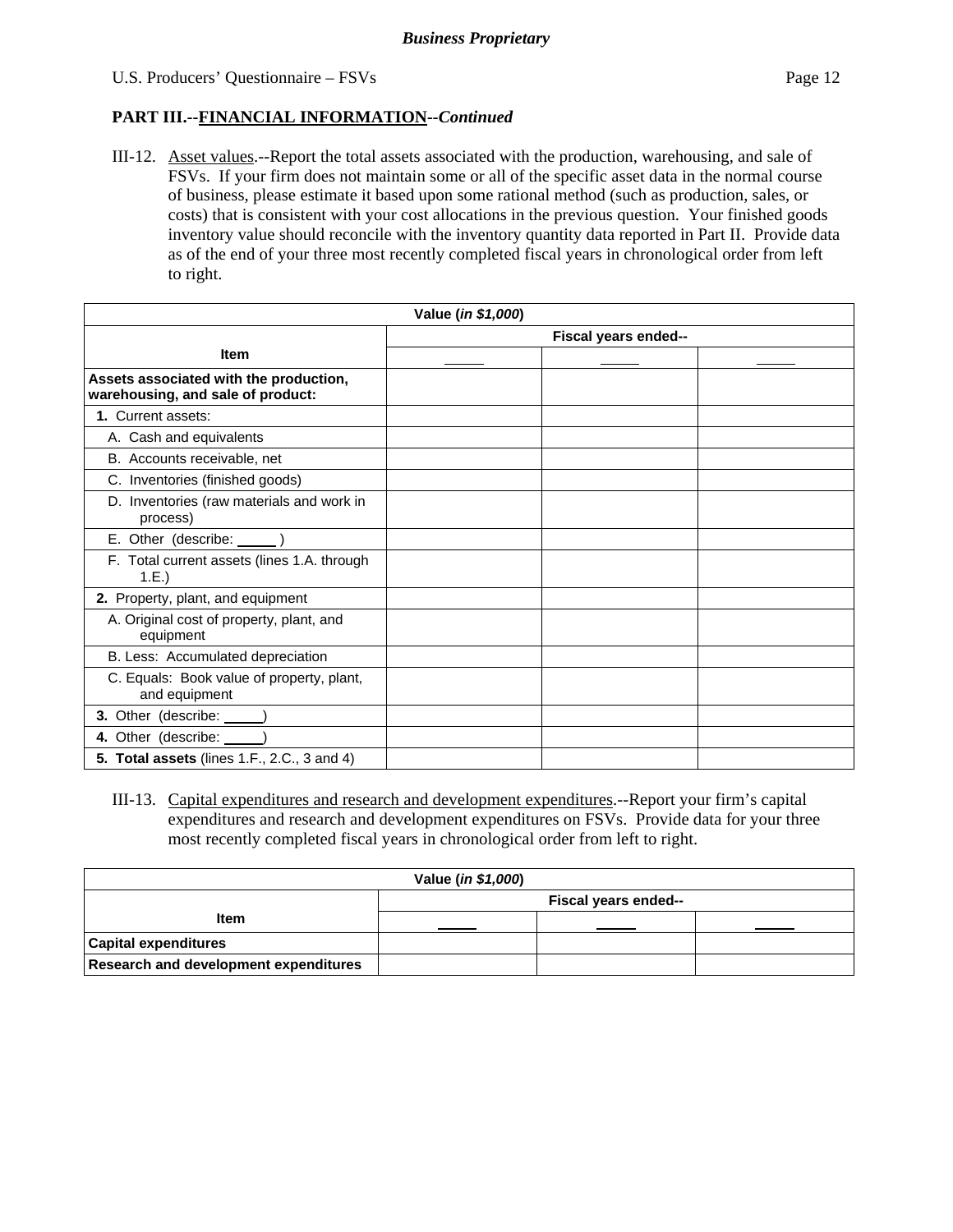## **PART III.--FINANCIAL INFORMATION***--Continued*

- III-14. Since January 1, 2005, has your firm experienced any actual negative effects on its return on investment or its growth, investment, ability to raise capital, existing development and production efforts (including efforts to develop a derivative or more advanced version of the product), or the scale of capital investments as a result of imports of FSVs from China?
	- $\Box$  No  $\Box$  Yes--My firm has experienced actual negative effects as follows:
		- Cancellation, postponement, or rejection of expansion projects
		- Denial or rejection of investment proposal
		- $\Box$  Reduction in the size of capital investments
		- $\Box$  Rejection of bank loans
		- **Lowering of credit rating**
		- $\Box$  Problem related to the issue of stocks or bonds
		- Other (specify)

 $\overline{a}$ 

 $\overline{a}$ 

 $\overline{a}$ 

III-15. Does your firm anticipate any negative impact of imports of FSVs from China?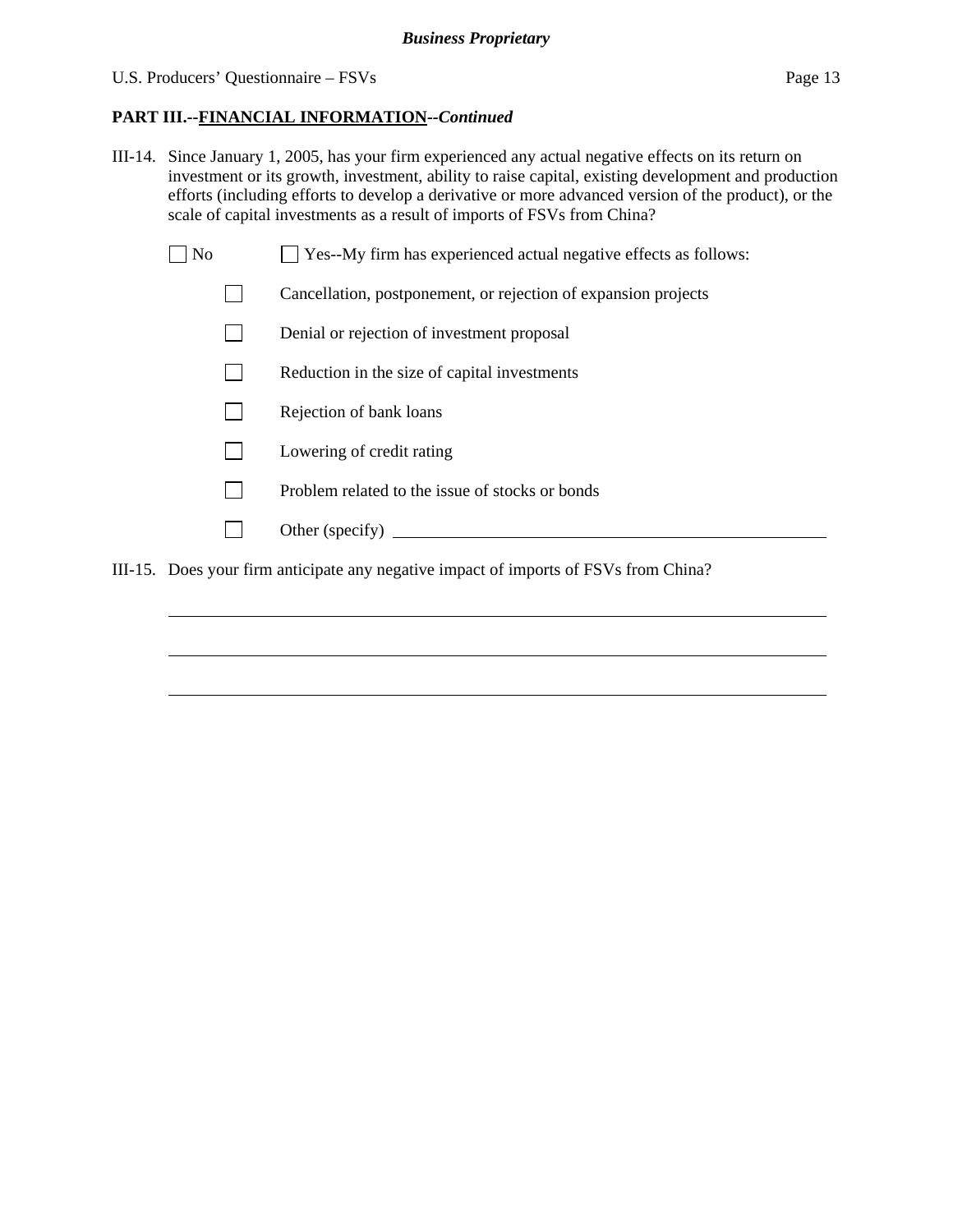## **PART IV.--PRICING AND RELATED INFORMATION**

Further information on this part of the questionnaire can be obtained from Nancy Bryan, Economist (202- 205-2088, e-mail nancy.bryan@usitc.gov).

IV-1. Who should be contacted regarding the requested pricing and related information?

Company contact:

Name and title

 $($ 

Phone number E-mail address

# **PRICE DATA**

This section requests quarterly selling quantity and value data during January 2005-December 2007 concerning your firm's U.S. commercial shipments of its U.S.-produced FSVs to its U.S. OEM customers *unrelated by ownership to your firm* for the following FSV products:

*Product 1***. -- 3/8 inch—SAE—6 size: Frontseating service valves that have brass bodies with copper tube extensions, double 90-degree flow pattern, metal-to-metal seating, with Schraeder Bridgeport access valves and captivated stem with OD solder connection of 3/8 inch.** 

*Product 2***.-- 3/4 inch—SAE—12 size: Frontseating service valves that have brass bodies with copper tube extensions, double 90-degree flow pattern, metal-to-metal seating, with Schraeder Bridgeport access valves and captivated stem with OD solder connection of 3/4 inch.** 

*Product 3***.-- 7/8 inch—SAE—14 size: Frontseating service valves that have brass bodies with copper tube extensions, double 90-degree flow pattern, metal-to-metal seating, with Schraeder Bridgeport access valves and captivated stem with OD solder connection of 7/8 inch.** 

**Please note that total dollar values should be your firm's f.o.b., U.S. point(s) of shipment values and should not include U.S.-inland transportation costs to your firm's U.S. OEM customers. Total dollar values should reflect the** *final net* **amount paid to you (i.e., should be net of all deductions for discounts or rebates). See instruction booklet.** 

**Report the requested pricing data in the table on the following page.**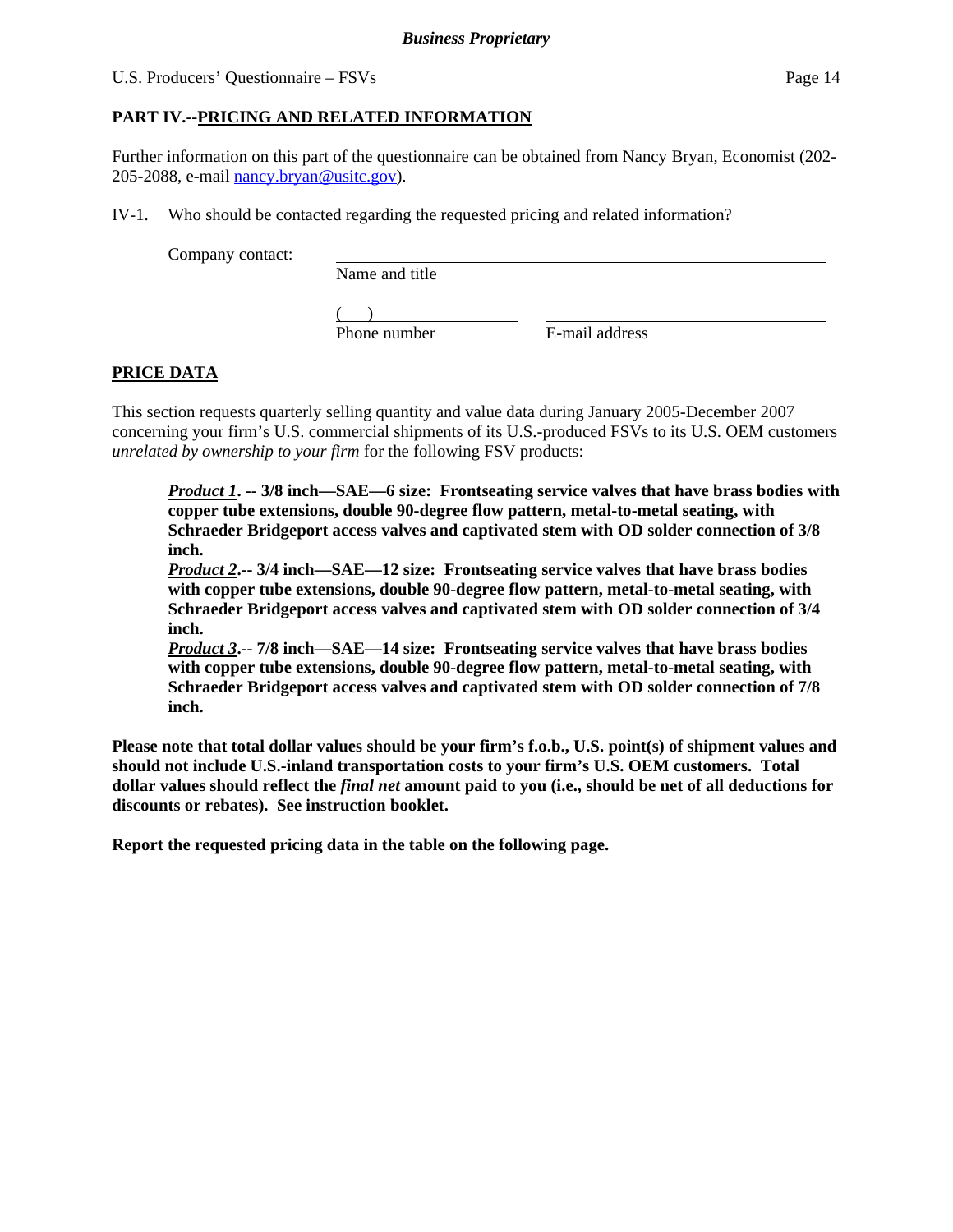# **PART IV.--PRICING AND RELATED INFORMATION***--Continued*

IV-2a. Report below the quarterly price data<sup>1</sup> for the specified pricing products<sup>2</sup> that your firm produced domestically and sold to its U.S. OEM customers.

|                                                                                                                                                                                                                                                                                                                                                                                                    | (Quantity in units, value in dollars) |                  |                  |       |          |           |  |
|----------------------------------------------------------------------------------------------------------------------------------------------------------------------------------------------------------------------------------------------------------------------------------------------------------------------------------------------------------------------------------------------------|---------------------------------------|------------------|------------------|-------|----------|-----------|--|
|                                                                                                                                                                                                                                                                                                                                                                                                    |                                       | <b>Product 1</b> | <b>Product 2</b> |       |          | Product 3 |  |
| <b>Period of shipment</b>                                                                                                                                                                                                                                                                                                                                                                          | Quantity                              | Value            | Quantity         | Value | Quantity | Value     |  |
| 2005                                                                                                                                                                                                                                                                                                                                                                                               |                                       |                  |                  |       |          |           |  |
| January-March                                                                                                                                                                                                                                                                                                                                                                                      |                                       |                  |                  |       |          |           |  |
| April-June                                                                                                                                                                                                                                                                                                                                                                                         |                                       |                  |                  |       |          |           |  |
| July-September                                                                                                                                                                                                                                                                                                                                                                                     |                                       |                  |                  |       |          |           |  |
| October-December                                                                                                                                                                                                                                                                                                                                                                                   |                                       |                  |                  |       |          |           |  |
| 2006                                                                                                                                                                                                                                                                                                                                                                                               |                                       |                  |                  |       |          |           |  |
| January-March                                                                                                                                                                                                                                                                                                                                                                                      |                                       |                  |                  |       |          |           |  |
| April-June                                                                                                                                                                                                                                                                                                                                                                                         |                                       |                  |                  |       |          |           |  |
| July-September                                                                                                                                                                                                                                                                                                                                                                                     |                                       |                  |                  |       |          |           |  |
| October-December                                                                                                                                                                                                                                                                                                                                                                                   |                                       |                  |                  |       |          |           |  |
| 2007                                                                                                                                                                                                                                                                                                                                                                                               |                                       |                  |                  |       |          |           |  |
| January-March                                                                                                                                                                                                                                                                                                                                                                                      |                                       |                  |                  |       |          |           |  |
| April-June                                                                                                                                                                                                                                                                                                                                                                                         |                                       |                  |                  |       |          |           |  |
| July-September                                                                                                                                                                                                                                                                                                                                                                                     |                                       |                  |                  |       |          |           |  |
| October-December                                                                                                                                                                                                                                                                                                                                                                                   |                                       |                  |                  |       |          |           |  |
| Net values (i.e., gross sales values less all discounts, allowances, rebates, prepaid freight, and the value of<br>returned goods), f.o.b. your firm's U.S. point(s) of shipment.<br><sup>2</sup> Pricing product definitions are provided on the first page of Part IV.<br>Note.--If your product does not exactly meet the product specifications but is competitive with the specified product, |                                       |                  |                  |       |          |           |  |
| provide a description of your product:                                                                                                                                                                                                                                                                                                                                                             |                                       |                  |                  |       |          |           |  |
|                                                                                                                                                                                                                                                                                                                                                                                                    | Product 1:                            |                  |                  |       |          |           |  |
| Product 2:                                                                                                                                                                                                                                                                                                                                                                                         |                                       |                  |                  |       |          |           |  |
| Product 3:                                                                                                                                                                                                                                                                                                                                                                                         |                                       |                  |                  |       |          |           |  |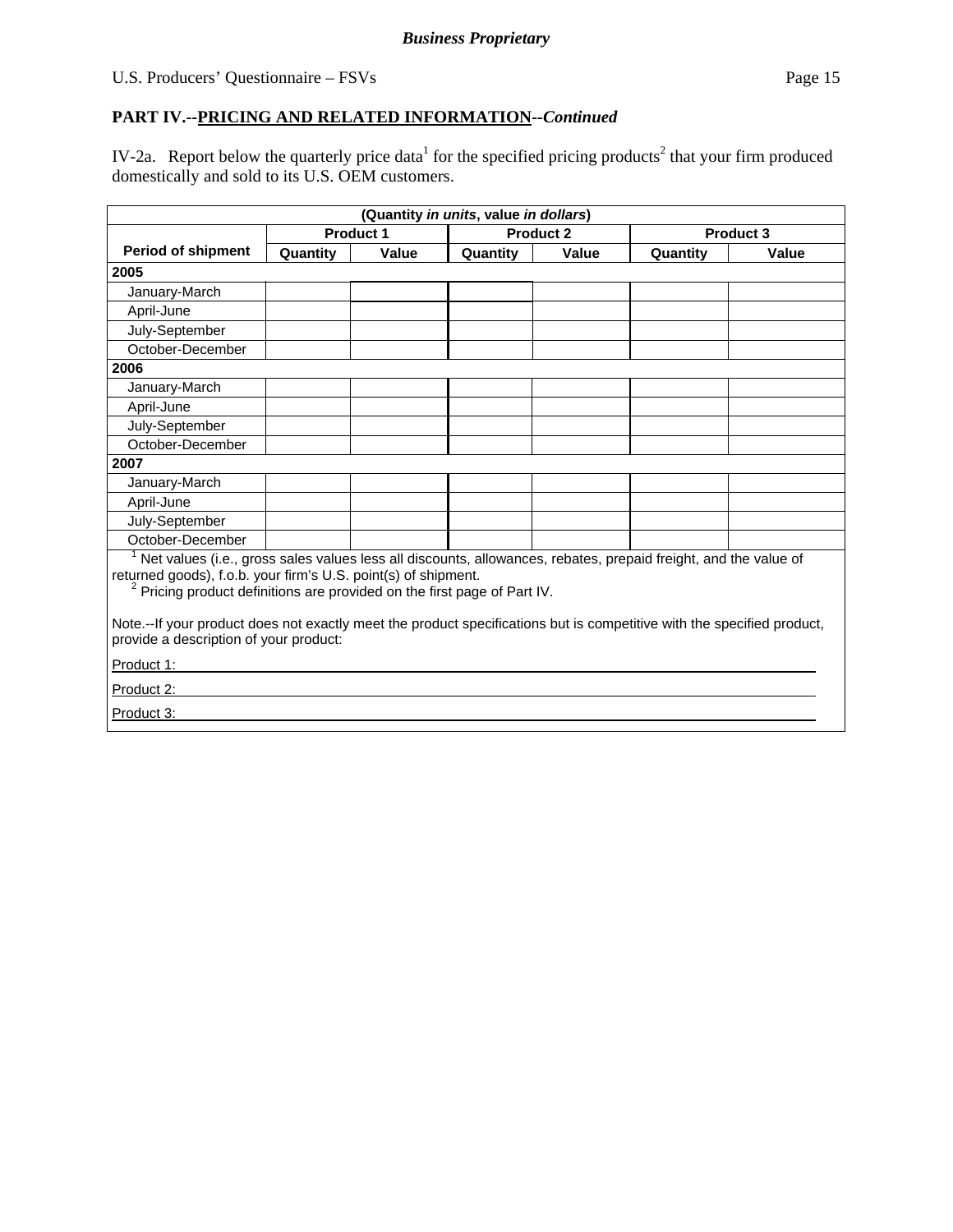#### U.S. Producers' Questionnaire – FSVs Page 16

#### **PART IV.--PRICING AND RELATED INFORMATION***--Continued*

IV-3. Please describe how your firm determines the prices that it charges for sales of its U.S.-produced FSVs (transaction by transaction negotiation, contracts for multiple shipments, set price lists, etc.). If your firm issues price lists, please include a copy of a recent price list with your submission. If your price list is large, please submit sample pages. l  $\overline{a}$  $\overline{a}$ IV-4. Please describe your firm's discount policy for its U.S.-produced FSVs (quantity discounts, annual total volume discounts, *etc.*).  $\overline{a}$  $\overline{a}$  $\overline{a}$ IV-5. What are your firm's typical sales terms for its U.S.-produced FSVs (e.g., 2/10 net 30 days)? . On what basis are your prices of domestic FSVs usually quoted (e.g., f.o.b. warehouse, or delivered)? \_\_\_\_\_\_\_\_\_\_\_\_\_\_\_. IV-6. Approximately what share of your firm's total U.S. commercial shipment value of its U.S. produced FSVs in 2007 were on a (1) long-term contract basis (multiple deliveries for more than 12 months), (2) short-term contract basis (multiple deliveries up to and including 12 months), and (3) spot sales basis (for a single delivery)? Type of sale Share of 2007 commercial shipment value (percent) Long-term contracts Short-term contracts Spot sales IV-7. If your firm sells its U.S.-produced FSVs on a long-term contract basis, please answer the following questions with respect to provisions of a typical long-term contract. (a) What is the average duration of a contract? (b) Can prices be renegotiated during the contract period? (c) Does the contract fix quantity, price, or both? (d) Does the contract have a meet or release provision?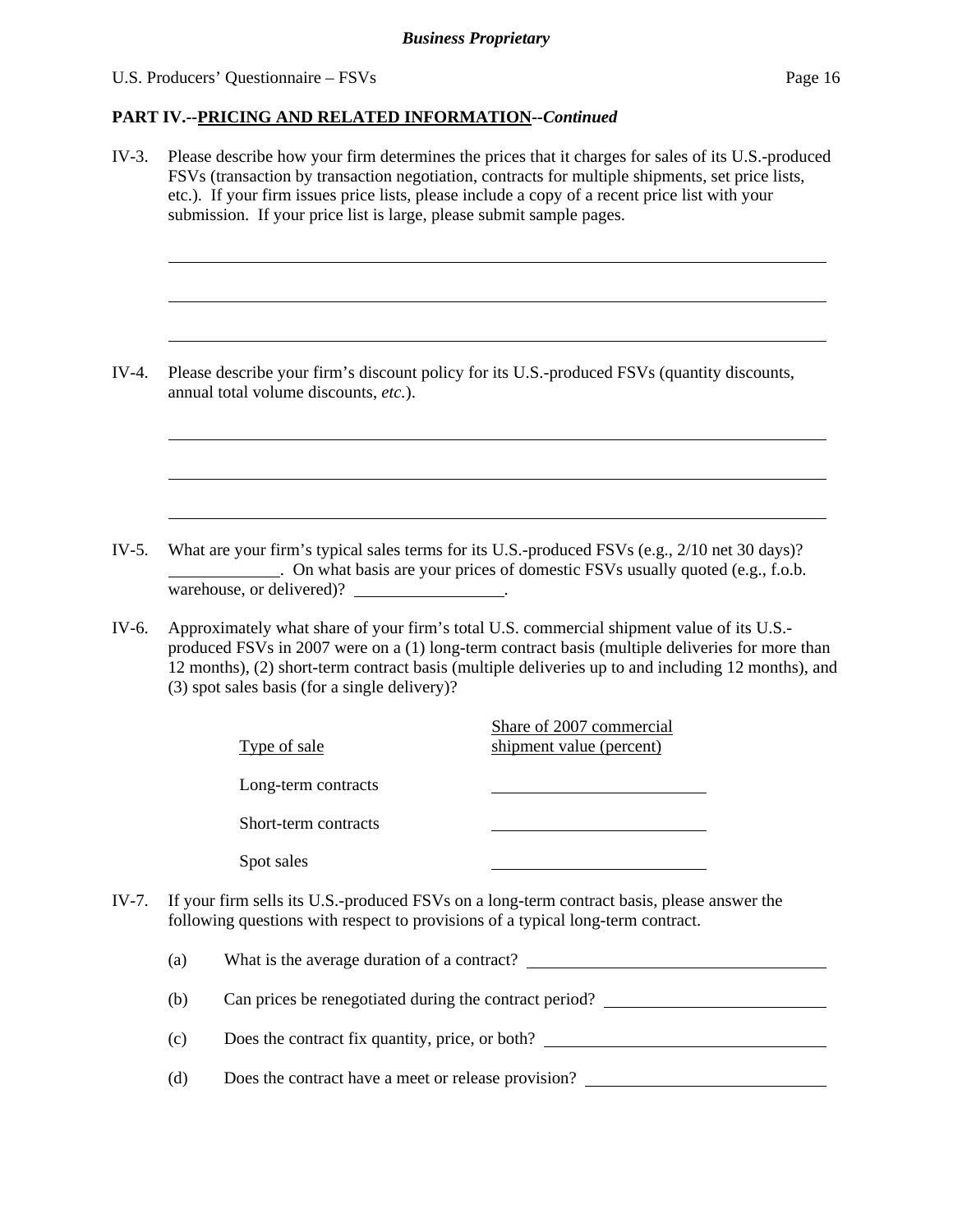# U.S. Producers' Questionnaire – FSVs Page 17

# **PART IV.--PRICING AND RELATED INFORMATION***--Continued*

IV-8. If your firm sells its U.S.-produced FSVs on a short-term contract basis, please answer the following questions with respect to provisions of a typical short-term contract.

|            | (a)                                                                                                                                   |                   |                                                         |            |                                                                                                                                                                                 |  |  |  |
|------------|---------------------------------------------------------------------------------------------------------------------------------------|-------------------|---------------------------------------------------------|------------|---------------------------------------------------------------------------------------------------------------------------------------------------------------------------------|--|--|--|
|            | (b)                                                                                                                                   |                   |                                                         |            | Can prices be renegotiated during the contract period?                                                                                                                          |  |  |  |
|            | (c)                                                                                                                                   |                   |                                                         |            | Does the contract fix quantity, price, or both?                                                                                                                                 |  |  |  |
|            | (d)                                                                                                                                   |                   |                                                         |            | Does the contract have a meet or release provision?                                                                                                                             |  |  |  |
| IV-9.      | What is the average lead time between a customer's order and the date of delivery for your firm's<br>sales of its U.S.-produced FSVs? |                   |                                                         |            |                                                                                                                                                                                 |  |  |  |
|            |                                                                                                                                       | Source            | Share of 2007<br>commercial shipment<br>value (percent) |            | Lead time (days)                                                                                                                                                                |  |  |  |
|            |                                                                                                                                       | From inventory    |                                                         |            |                                                                                                                                                                                 |  |  |  |
|            |                                                                                                                                       | Produced to order |                                                         |            |                                                                                                                                                                                 |  |  |  |
|            | <b>Total</b>                                                                                                                          |                   | 100 %                                                   |            |                                                                                                                                                                                 |  |  |  |
| IV-10. (a) |                                                                                                                                       |                   |                                                         |            | What is the approximate percentage of the total delivered cost of your firm's U.S.-<br>produced FSVs that is accounted for by U.S. inland transportation costs? ______ percent. |  |  |  |
|            | (b)                                                                                                                                   |                   | $\Box$ Your firm $\Box$ or purchaser                    |            | Who generally arranges the transportation to your customers' locations? (check one)                                                                                             |  |  |  |
|            | (c)                                                                                                                                   | ______ percent.   |                                                         |            | What proportion of your sales occur within 100 miles of your storage or production<br>facility? ______ percent. Within 101 to 1,000 miles? ______ percent. Over 1,000 miles?    |  |  |  |
|            | IV-11. What is the geographic market area in the United States served by your firm's U.S.-produced<br>FSVs? (check all that apply)    |                   |                                                         |            |                                                                                                                                                                                 |  |  |  |
|            |                                                                                                                                       | Northeast         | Mid-Atlantic                                            | Midwest    | Southeast                                                                                                                                                                       |  |  |  |
|            |                                                                                                                                       | Southwest         | Rocky Mountains                                         | West Coast | Northwest                                                                                                                                                                       |  |  |  |
|            |                                                                                                                                       | National          | Other (describe:                                        |            |                                                                                                                                                                                 |  |  |  |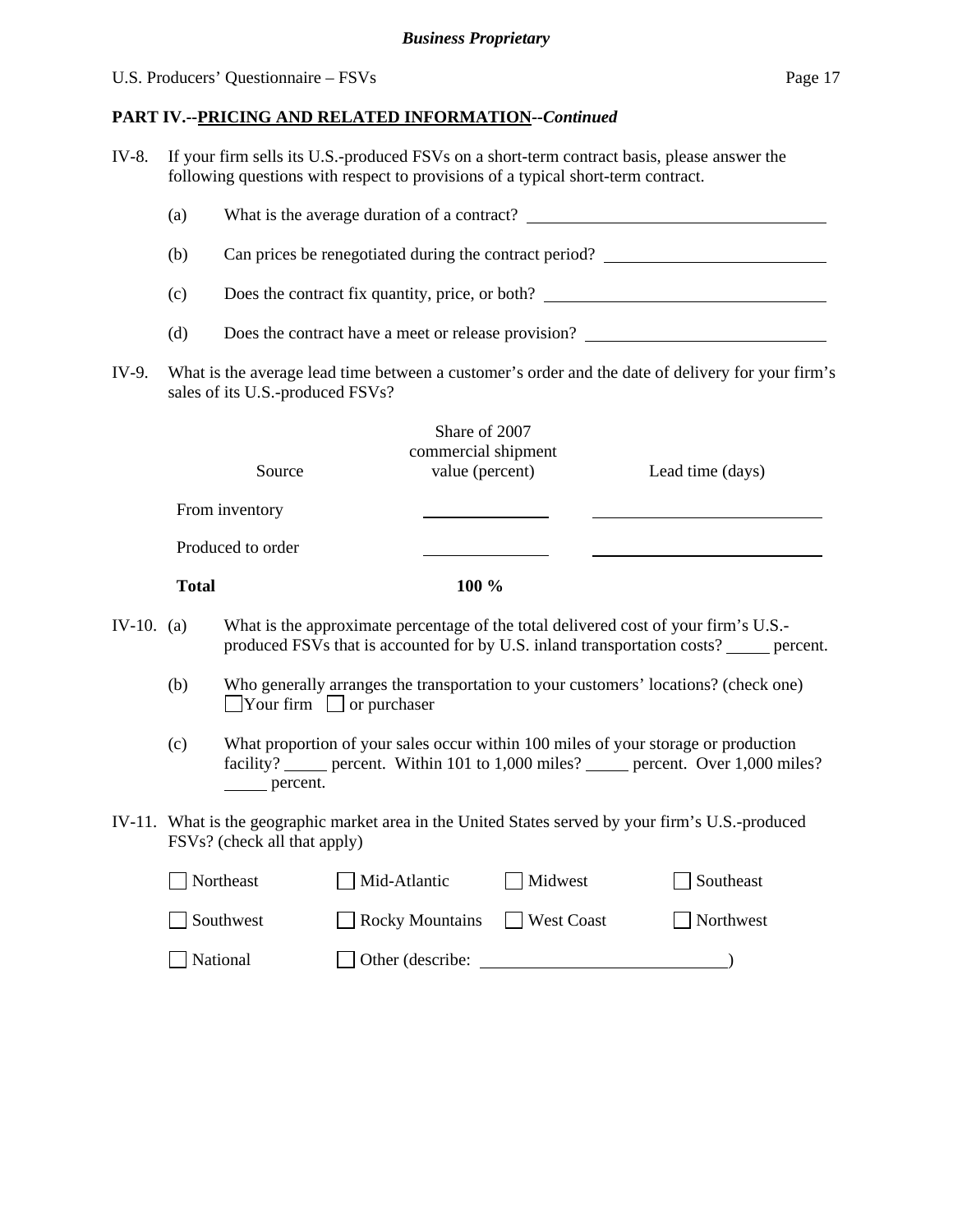# **PART IV.--PRICING AND RELATED INFORMATION***--Continued*

IV-12. Describe the end uses of your firm's U.S.-produced FSVs. For each end-use product, estimate the percentage of the total cost is accounted for by FSVs?

|            | End use | Share of total cost (percent)                                                                                                                                                                                                                         |
|------------|---------|-------------------------------------------------------------------------------------------------------------------------------------------------------------------------------------------------------------------------------------------------------|
|            |         |                                                                                                                                                                                                                                                       |
| IV-13. (a) |         | Please list in order of importance any products that may be substituted for FSVs.                                                                                                                                                                     |
|            |         | (i)<br>(ii)                                                                                                                                                                                                                                           |
|            |         | (iii)                                                                                                                                                                                                                                                 |
|            | (b)     | For each possible substitute product, please give examples of applications and end uses<br>for which they are substitutes.                                                                                                                            |
|            |         |                                                                                                                                                                                                                                                       |
|            | (c)     | Have changes in the prices of these products affected the price for FSVs?                                                                                                                                                                             |
|            |         | N <sub>o</sub><br>Yes-- To what degree do changes in their prices affect the price for<br>FSVs? Does this effect have a time lag? If so, how long is the<br>time lag for each substitute product? Does this vary by type of<br>FSVs or final end use? |
|            |         |                                                                                                                                                                                                                                                       |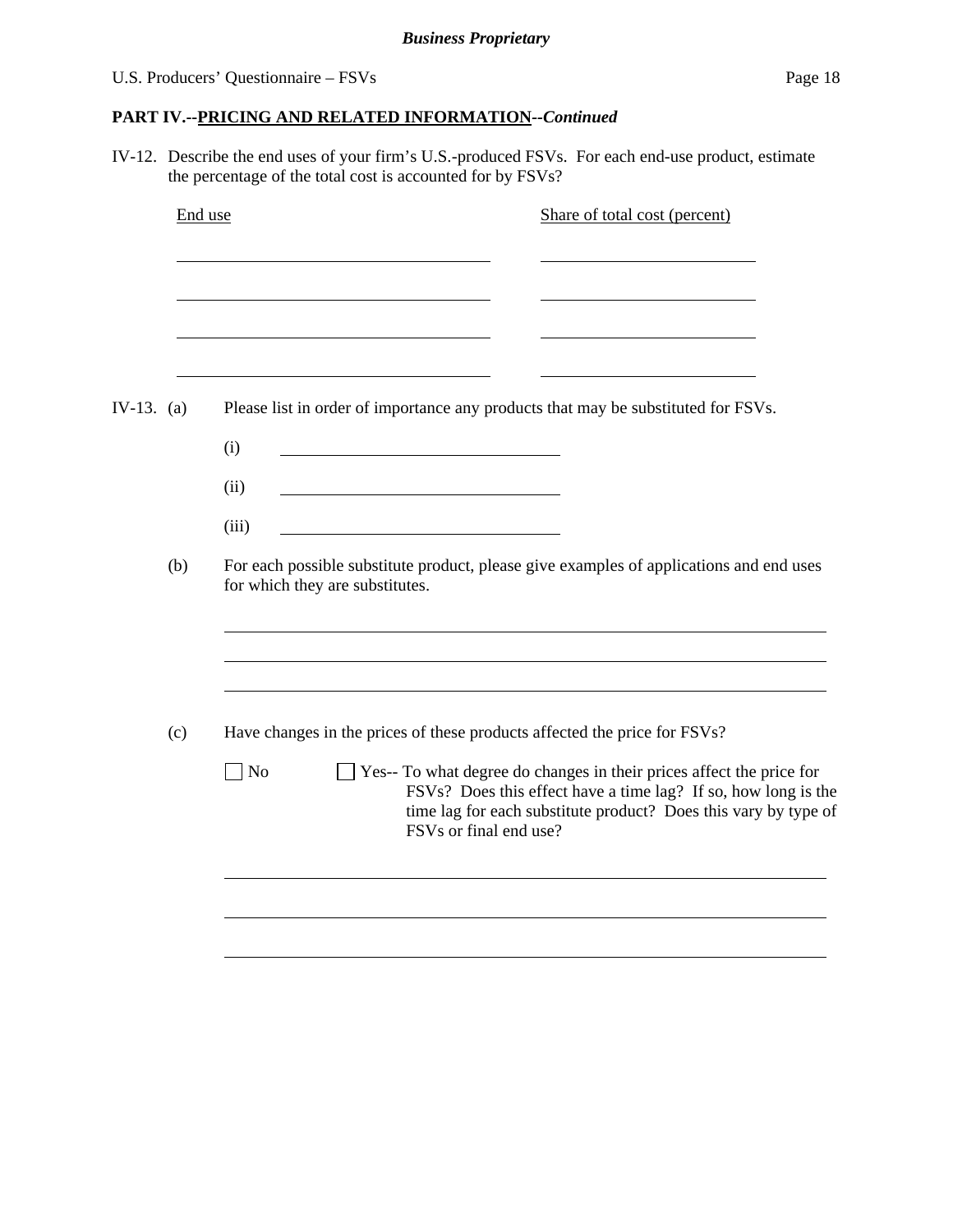# U.S. Producers' Questionnaire – FSVs Page 19

# **PART IV.--PRICING AND RELATED INFORMATION***--Continued*

|        | IV-14. How has the demand within the United States (and outside the United States if known) for FSVs<br>changed since January 1, 2005? What principal factors affect changes in demand?            |                                                                                                                                                                                  |                                        |                                                                                                      |  |  |  |  |
|--------|----------------------------------------------------------------------------------------------------------------------------------------------------------------------------------------------------|----------------------------------------------------------------------------------------------------------------------------------------------------------------------------------|----------------------------------------|------------------------------------------------------------------------------------------------------|--|--|--|--|
|        | Increased                                                                                                                                                                                          | $\Box$ No change                                                                                                                                                                 | Decreased                              |                                                                                                      |  |  |  |  |
|        |                                                                                                                                                                                                    |                                                                                                                                                                                  |                                        |                                                                                                      |  |  |  |  |
|        |                                                                                                                                                                                                    |                                                                                                                                                                                  |                                        |                                                                                                      |  |  |  |  |
|        |                                                                                                                                                                                                    | market since January 1, 2005?                                                                                                                                                    |                                        | IV-15. Have there been any significant changes in the product range or marketing of FSVs in the U.S. |  |  |  |  |
|        | $\Box$ No                                                                                                                                                                                          | Yes-- Please describe.                                                                                                                                                           |                                        |                                                                                                      |  |  |  |  |
|        |                                                                                                                                                                                                    |                                                                                                                                                                                  |                                        |                                                                                                      |  |  |  |  |
|        |                                                                                                                                                                                                    |                                                                                                                                                                                  |                                        |                                                                                                      |  |  |  |  |
|        |                                                                                                                                                                                                    | IV-16. Does your firm sell its U.S.-produced FSVs over the internet in the U.S. market?                                                                                          |                                        |                                                                                                      |  |  |  |  |
|        | N <sub>o</sub><br>Yes-- Please describe, noting the estimated percentage of your firm's total<br>2007 U.S. commercial shipment value of its U.S.-produced FSVs<br>accounted for by internet sales. |                                                                                                                                                                                  |                                        |                                                                                                      |  |  |  |  |
|        |                                                                                                                                                                                                    |                                                                                                                                                                                  |                                        |                                                                                                      |  |  |  |  |
| IV-17. |                                                                                                                                                                                                    | Please identify the major raw materials used in your firm's production of FSVs, the<br>share of your firm's total raw material costs in 2007 accounted for by each raw material. |                                        | approximate percentage change in the cost of each raw material since January 1, 2005, and the        |  |  |  |  |
|        | Raw material                                                                                                                                                                                       |                                                                                                                                                                                  | Change in cost since<br>2005 (percent) | Share of total raw material<br>cost in 2007 (percent)                                                |  |  |  |  |
|        |                                                                                                                                                                                                    |                                                                                                                                                                                  |                                        |                                                                                                      |  |  |  |  |
|        |                                                                                                                                                                                                    |                                                                                                                                                                                  |                                        |                                                                                                      |  |  |  |  |
|        |                                                                                                                                                                                                    |                                                                                                                                                                                  |                                        |                                                                                                      |  |  |  |  |
|        |                                                                                                                                                                                                    |                                                                                                                                                                                  |                                        |                                                                                                      |  |  |  |  |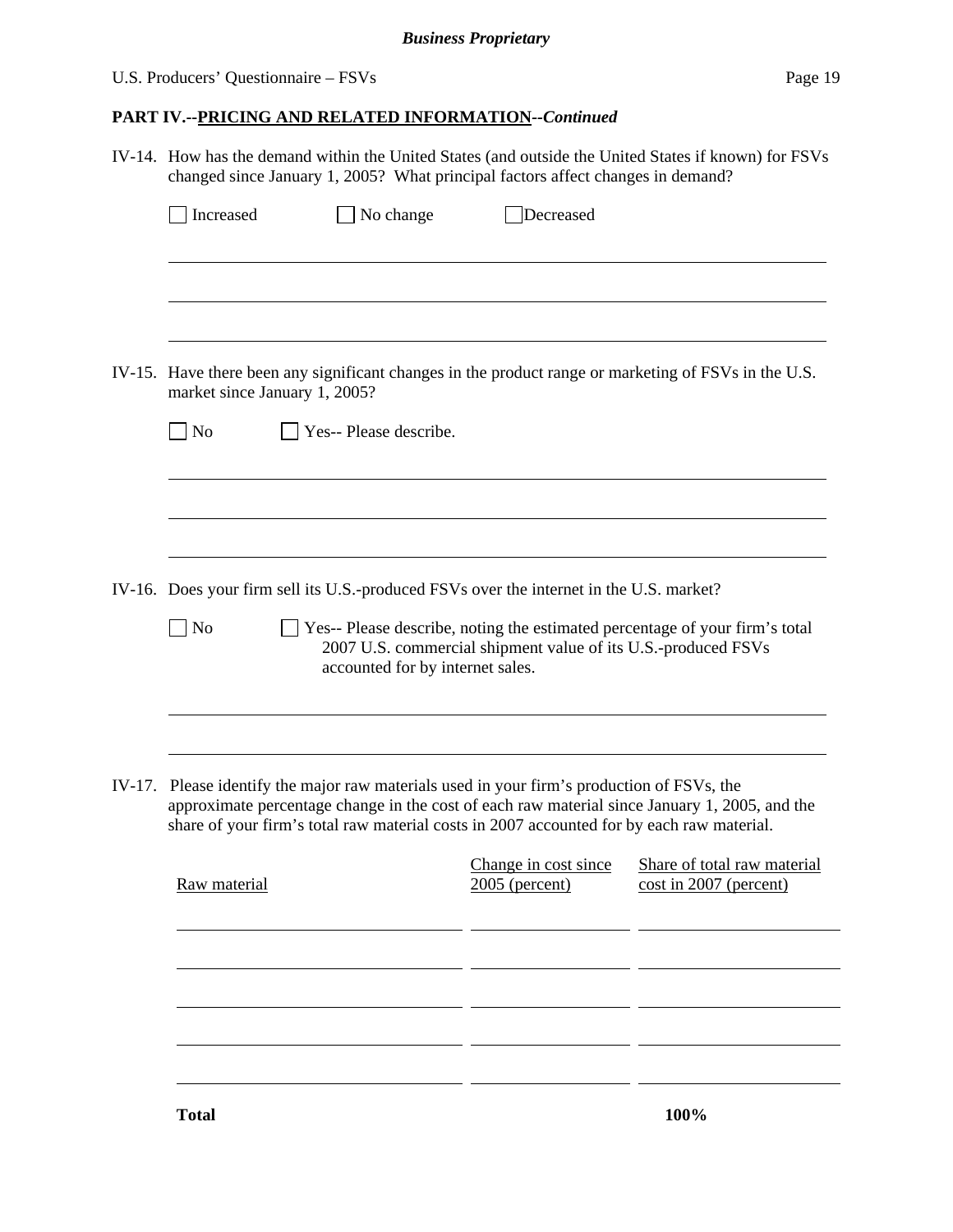#### **PART IV.--PRICING AND RELATED INFORMATION***--Continued*

IV-18. Are the FSVs produced in the United States and in other countries interchangeable (*i.e.*, can they physically be used in the same applications) in the U.S. market? Please indicate below, using "A" to indicate that the products from a specified country-pair are always interchangeable, "F" to indicate that the products are frequently interchangeable, "S" to indicate that the products are sometimes interchangeable, "N" to indicate that the products are never interchangeable, and "0" to indicate no familiarity with products from a specified country-pair.<sup>1</sup>

|                                                                                                                                                                          |       | Other countries (specify)-- |  |  |  |  |
|--------------------------------------------------------------------------------------------------------------------------------------------------------------------------|-------|-----------------------------|--|--|--|--|
| Country-pair                                                                                                                                                             | China |                             |  |  |  |  |
| <b>United States</b>                                                                                                                                                     |       |                             |  |  |  |  |
| China                                                                                                                                                                    |       |                             |  |  |  |  |
| <sup>1</sup> For any country-pair producing FSVs which are sometimes or never interchangeable, please explain<br>the factors that limit or preclude interchangeable use: |       |                             |  |  |  |  |
|                                                                                                                                                                          |       |                             |  |  |  |  |
|                                                                                                                                                                          |       |                             |  |  |  |  |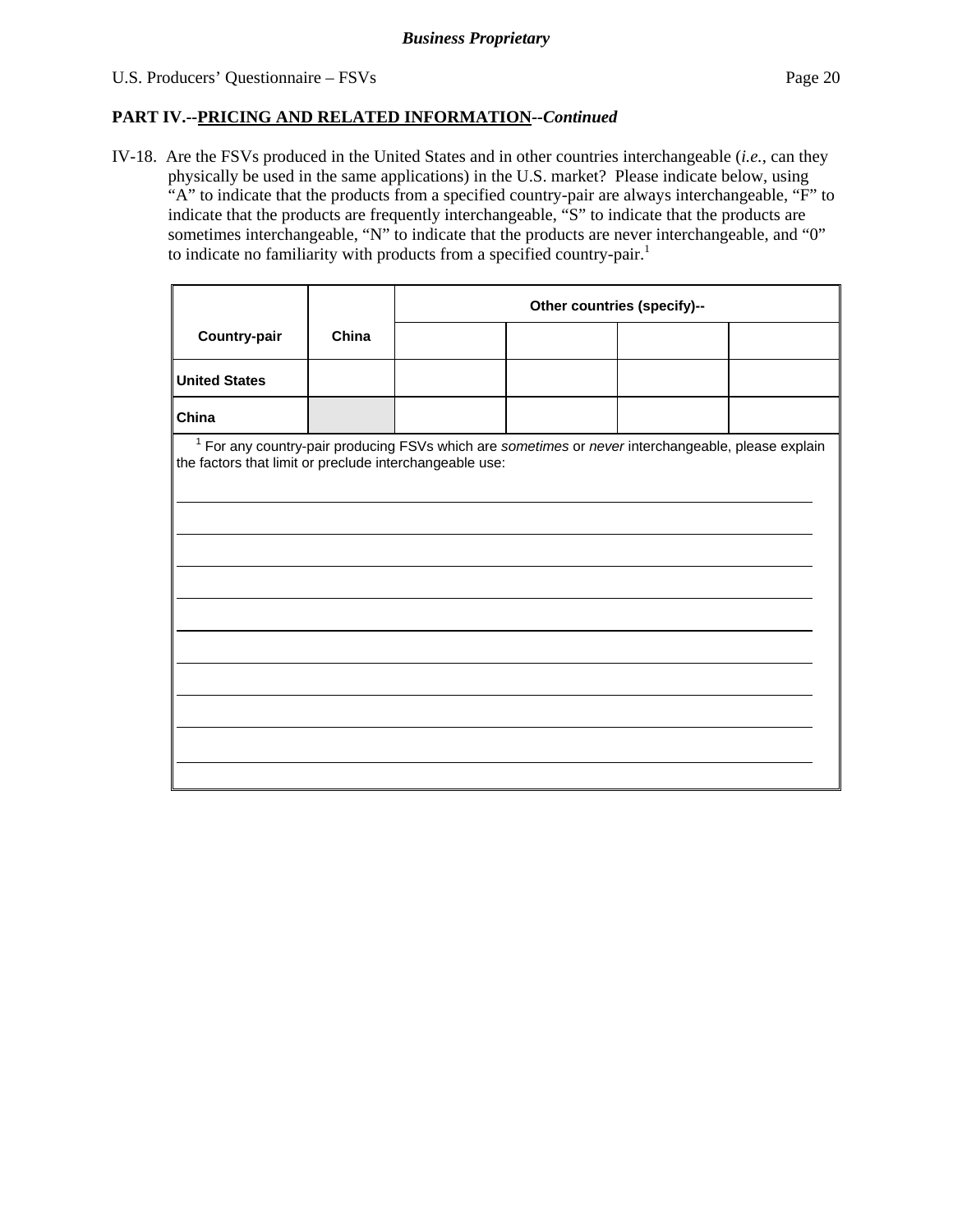### U.S. Producers' Questionnaire – FSVs Page 21

#### **PART IV.--PRICING AND RELATED INFORMATION***--Continued*

IV-19. Are differences other than price (*i.e.*, quality, availability, transportation network, product range, technical support, *etc.*) between FSVs produced in the United States and in other countries a significant factor in your firm's domestic sales of its U.S.-produced products? Please indicate below, using "A" to indicate that such differences are always significant, "F" to indicate that such differences are frequently significant, "S" to indicate that such differences are sometimes significant, "N" to indicate that such differences are never significant, and "0" to indicate no familiarity with products from a specified country-pair.<sup>1</sup>

|                                                                                                                              |       | Other countries (specify)-- |                                                                                                              |  |  |  |
|------------------------------------------------------------------------------------------------------------------------------|-------|-----------------------------|--------------------------------------------------------------------------------------------------------------|--|--|--|
| Country-pair                                                                                                                 | China |                             |                                                                                                              |  |  |  |
| <b>United States</b>                                                                                                         |       |                             |                                                                                                              |  |  |  |
| China                                                                                                                        |       |                             |                                                                                                              |  |  |  |
| your firm's sales of FSVs, identify the country-pair and report the advantages or disadvantages imparted<br>by such factors: |       |                             | $1$ For any country-pair for which factors other than price always or frequently are a significant factor in |  |  |  |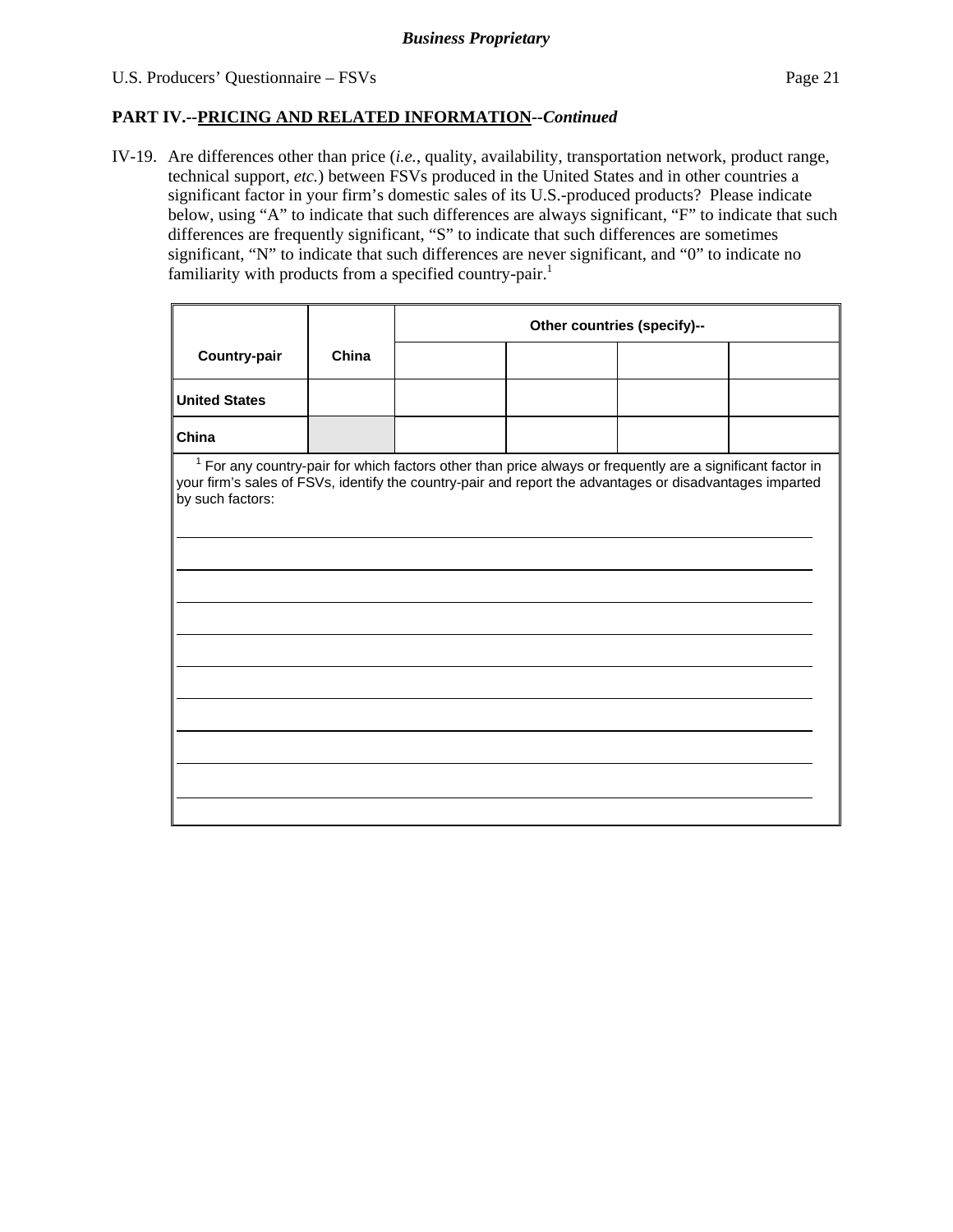### U.S. Producers' Questionnaire – FSVs Page 22

## **PART IV.--PRICING AND RELATED INFORMATION***--Continued*

IV-20. Please identify below the names and addresses of your firm's 10 largest customers for FSVs during 2005-2007. Please also provide the name and telephone number of a contact person and the share of the quantity of your firm's total 2007 U.S. commercial shipments value of its U.S. produced FSVs that each of these customers accounted for in 2007.

| No.                     | <b>Customer's name</b> | Street address (not P.O.<br>box), city, state, and zip<br>code | <b>Contact person</b> | Area code<br>and<br>telephone<br>number | Share of 2007<br>shipment-<br>value (%) |
|-------------------------|------------------------|----------------------------------------------------------------|-----------------------|-----------------------------------------|-----------------------------------------|
| $\mathbf{1}$            |                        |                                                                |                       |                                         |                                         |
| $\mathbf{2}$            |                        |                                                                |                       |                                         |                                         |
| $\mathbf{3}$            |                        |                                                                |                       |                                         |                                         |
| $\overline{\mathbf{4}}$ |                        |                                                                |                       |                                         |                                         |
| $5\phantom{.0}$         |                        |                                                                |                       |                                         |                                         |
| $6\phantom{a}$          |                        |                                                                |                       |                                         |                                         |
| $\overline{7}$          |                        |                                                                |                       |                                         |                                         |
| $\bf8$                  |                        |                                                                |                       |                                         |                                         |
| $\boldsymbol{9}$        |                        |                                                                |                       |                                         |                                         |
| 10                      |                        |                                                                |                       |                                         |                                         |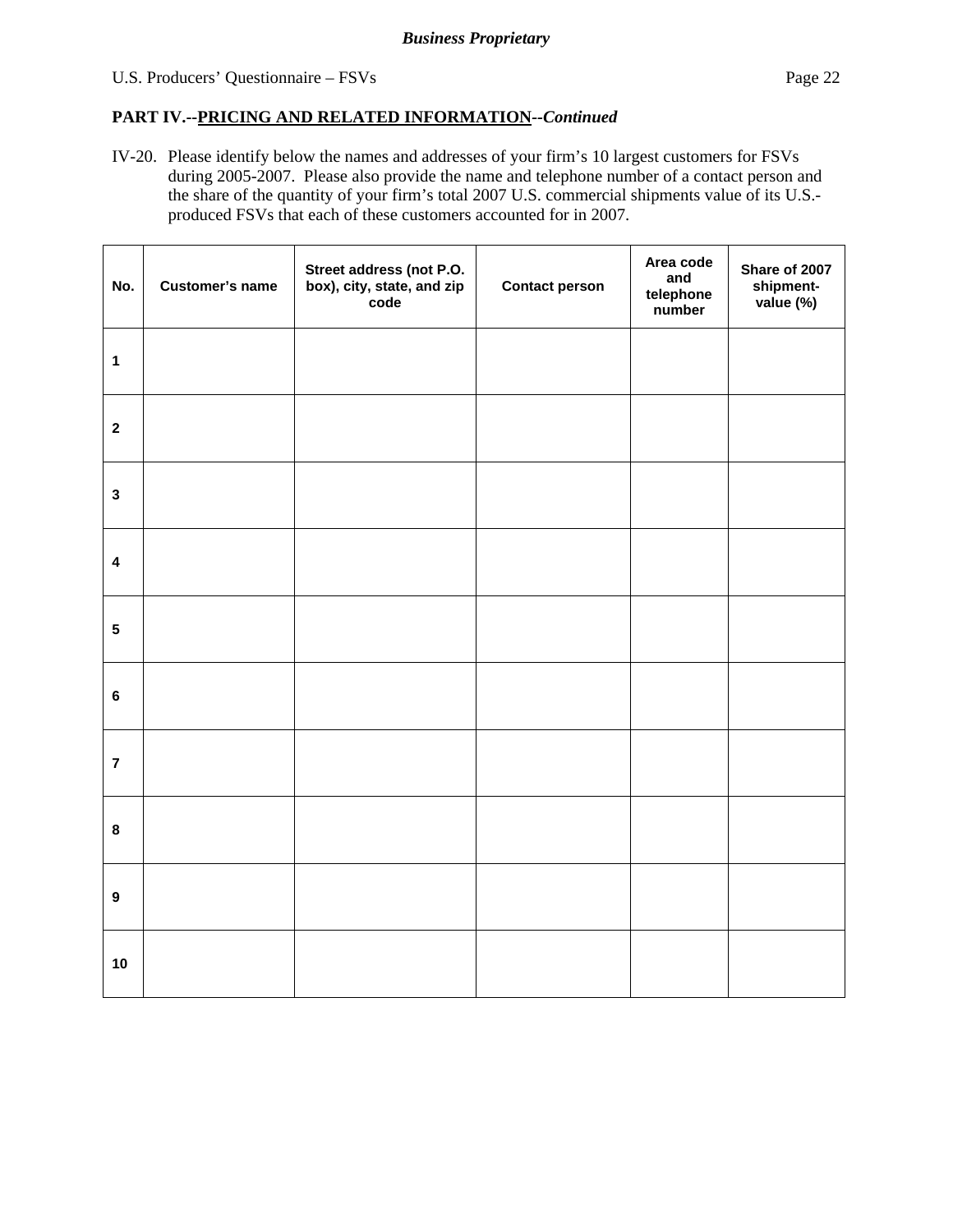#### **PART IV.--PRICING AND RELATED INFORMATION***--Continued*

#### IV-21. **COMPETITION FROM IMPORTS--LOST REVENUES**.-- **THIS SECTION IS TO BE COMPLETED ONLY BY NON-PETITIONERS.** (Note: petitioners may provide allegations involving quotes made AFTER the filing of the petition.)

Since January 1, 2005: To avoid losing sales to competitors selling FSVs from China, did your firm:

| Reduce prices                       | $\Box$ No | $\Box$ Yes |
|-------------------------------------|-----------|------------|
| Roll back announced price increases | $\Box$ No | $\Box$ Yes |

If yes, please furnish as much of the following information as possible for each affected transaction. Document such allegations of lost revenues whenever possible (documentation could include copies of invoices, sales reports, or letters from customers). Please note that the Commission may contact the firms named to verify the allegations reported.

Customer name, contact person, phone and fax numbers Specific product(s) involved Date of your initial price quotation Quantity involved Your initial *rejected* price quotation (total delivered value) Your *accepted* price quotation (total delivered value) The country of origin of the competing imported product The competing price quotation of the imported product (total delivered value)

| Customer name,<br>contact person,<br>phone and fax<br>numbers | <b>Product</b> | Date of<br>quote | Quantity<br>(units) | Initial<br>rejected U.S.<br>price (total<br>value--<br>dollars) | <b>Appected</b><br>U.S. price<br>(total value--<br>dollars) | <b>Country of</b><br>origin | <b>Competing</b><br>import price<br>(total<br>value-<br>dollars) |
|---------------------------------------------------------------|----------------|------------------|---------------------|-----------------------------------------------------------------|-------------------------------------------------------------|-----------------------------|------------------------------------------------------------------|
|                                                               |                |                  |                     |                                                                 |                                                             |                             |                                                                  |
|                                                               |                |                  |                     |                                                                 |                                                             |                             |                                                                  |
|                                                               |                |                  |                     |                                                                 |                                                             |                             |                                                                  |
|                                                               |                |                  |                     |                                                                 |                                                             |                             |                                                                  |